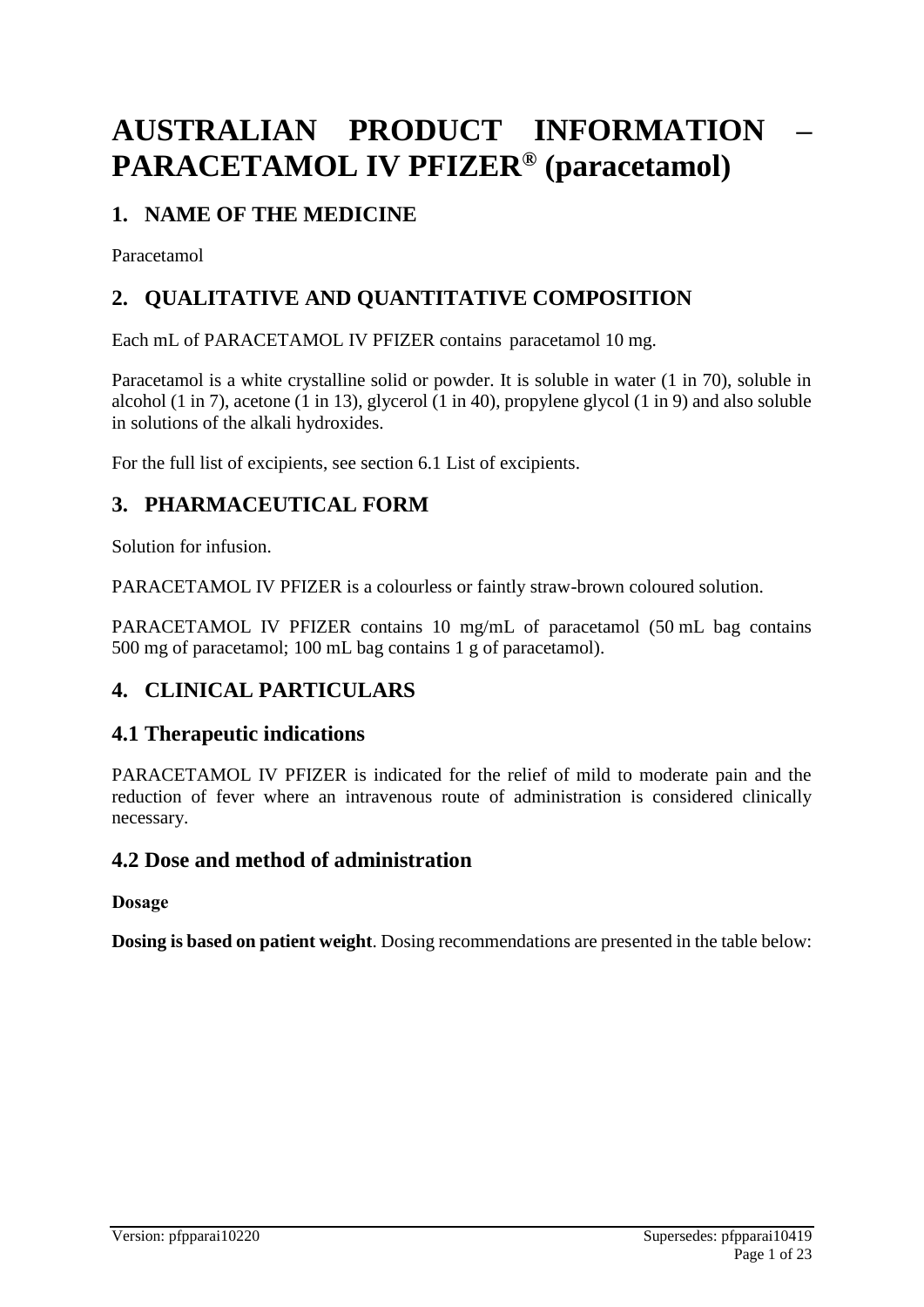| <b>Patient</b>            | Paracetamol<br>(10)<br><b>Dose</b> | <b>Minimum</b><br><b>Interval</b> | <b>Maximum</b><br><b>Daily</b> |
|---------------------------|------------------------------------|-----------------------------------|--------------------------------|
| Weight                    | mg/mL) per Administration          | Each<br><b>Between</b>            | $\bf{Dose}^{\#}$               |
|                           |                                    | <b>Administration</b>             |                                |
| $> 50$ kg                 | 1 <sub>g</sub>                     |                                   | $\leq 4g$                      |
|                           | (i.e. one 100 mL vial)             | 4 hours <sup>*</sup>              | Must not exceed 4 g            |
|                           | Up to 4 times a day.               |                                   | in 24 hours.                   |
| $>$ 33 kg and $\le$       | $15 \text{ mg/kg}$                 |                                   | $\leq 60$ mg/kg, without       |
| $50 \text{ kg}$           | (i.e. 1.5 mL solution per kg)      | 4 hours <sup>*</sup>              | exceeding 3 g                  |
|                           | Up to 4 times per day.             |                                   | Must not exceed 3 g            |
|                           |                                    |                                   | in 24 hours.                   |
| $>$ 10 kg and $\leq$      | $15 \text{ mg/kg}$                 |                                   | $\leq 60$ mg/kg, without       |
| $33 \text{ kg}$           | (i.e. 1.5 mL solution per kg)      | 6 hours                           | exceeding 2 g                  |
|                           | Up to 4 times per day.             |                                   | Must not exceed 2 g            |
|                           |                                    |                                   | in 24 hours.                   |
| $\leq 10 \text{ kg}^{**}$ | $7.5 \text{ mg/kg}$                |                                   | $\leq 30$ mg/kg                |
|                           | $(i.e. 0.75$ mL solution per kg)   | 6 hours                           | Must not exceed 30             |
|                           | The volume must not exceed         |                                   | $mg/kg$ in 24 hours.           |
|                           | 7.5 mL per dose                    |                                   |                                |
|                           | Up to 4 times per day.             |                                   |                                |

The minimum interval between each administration must be 4 hours in patients without hepatic or renal impairment. However, in patients with renal and/or hepatic impairment the minimum interval between doses must not be less than 6 hours.

# The maximum daily dose takes into account **all medicines containing paracetamol or propacetamol.**

\*\* No safety and efficacy data are available for premature neonates. There is limited data on the use of PARACETAMOL IV PFIZER in neonates and infants <6 months of age (see section 5.2 Pharmacokinetic properties).

### **The prescribed dose must be based on the patient's weight.**

**Unintentional overdose can lead to serious liver damage and death** (see section 4.9 Overdose). Healthcare providers are reminded that it is essential to follow both the weightrelated dose recommendations and to consider individual patient risk factors for hepatotoxicity including hepatocellular insufficiency, chronic alcoholism, chronic malnutrition (low reserves of hepatic glutathione), and dehydration (see section 4.2 Dose and method of administration, Hepatic Impairment).

It is recommended that a suitable oral analgesic treatment be substituted for paracetamol as soon as the patient can be treated by oral route (see section 4.3 Contraindications).

### **Method of Administration**

### *Intravenous Route*

Use of the 100 mL bag is restricted to adults, adolescents and children weighing more than 33 kg.

PARACETAMOL IV PFIZER should not be mixed with other medicinal products.

Before administration, the product should be visually inspected for any particulate matter and discoloration.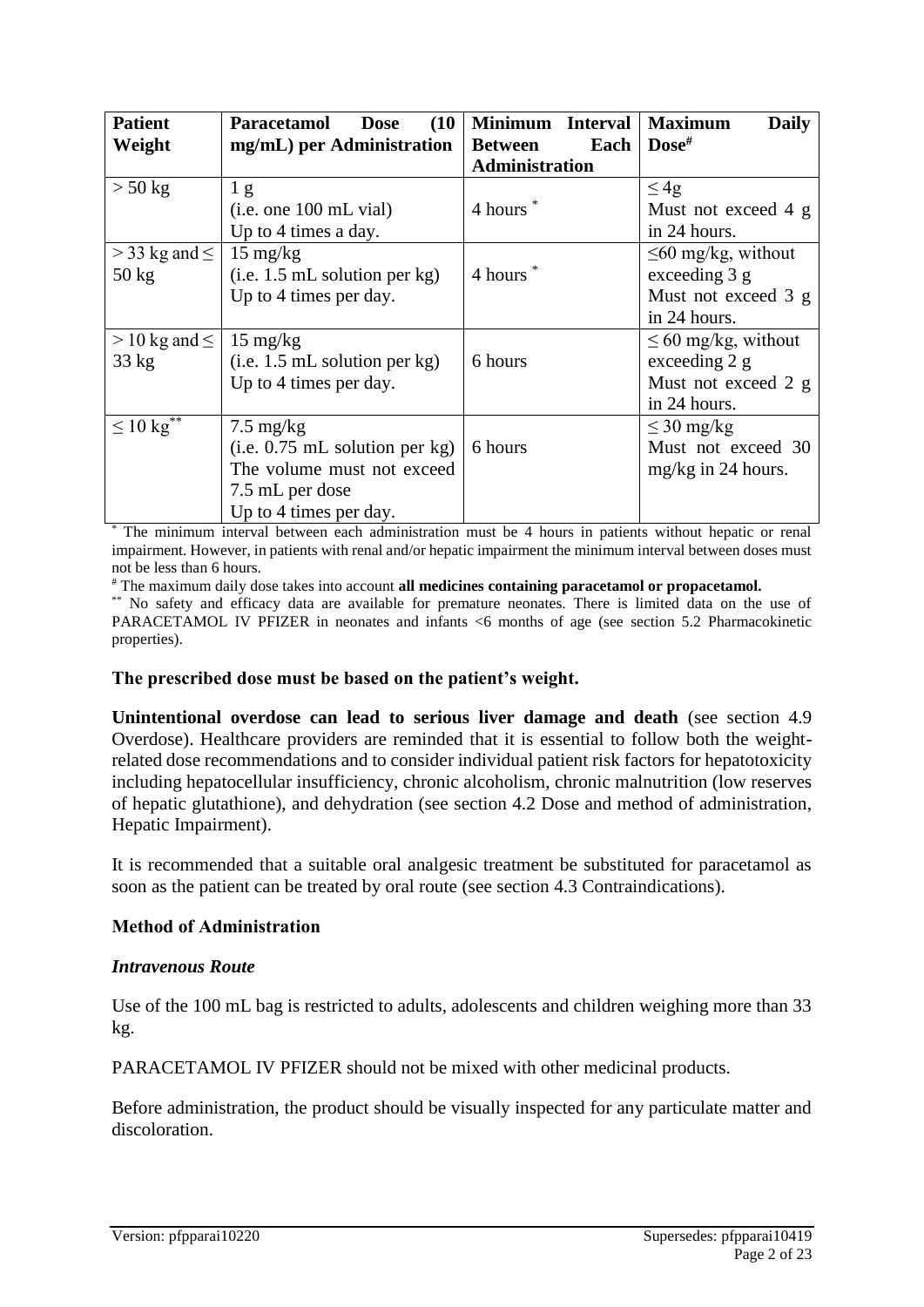The paracetamol solution is administered as a 15-minute intravenous infusion; it contains no antimicrobial agent, and is for single use in one patient only. The product should be used immediately after opening and any unused solution should be discarded.

PARACETAMOL IV PFIZER can also be diluted in a 0.9% Sodium Chloride or 5% Glucose solution up to one tenth. In this case, use the diluted solution within the hour following its preparation (infusion time included).

As for all solutions for infusion, it should be remembered that close monitoring is needed notably at the end of the infusion, regardless of the administration route. This monitoring at the end of the perfusion applies particularly for central route infusion, in order to avoid air embolism.

It is recommended that for the administration of PARACETAMOL IV PFIZER a syringe or giving set with a diameter equal to or below 0.8 mm should be used for solution sampling. In addition, it is recommended that the bung is pierced at the location specifically designed for needle introduction (where the thickness of the bung is the lowest). If these recommendations are not adhered to the likelihood of bung fragmentation or the bung being forced into the vial is increased.

## **Dosage Adjustment**

### *Hepatic Impairment*

In patients with impaired hepatic function, the dose must be reduced or the dosing interval prolonged. The maximum daily dose should not exceed 60 mg/kg/day (not exceeding 2 g/day) in the following situations:

- $\bullet$  adults weighing less than 50 kg
- chronic or compensated active hepatic disease, especially those with mild to moderate hepatocellular insufficiency
- Gilbert's syndrome (familial hyperbilirubinaemia)
- chronic malnutrition (low reserves of hepatic glutathione)
- dehydration

## *Paediatric Patients*

PARACETAMOL IV PFIZER should not be hung as an infusion due to the small volume of the product to be administered in the paediatric population.

To avoid dosing errors in neonates and infants  $(\leq 10 \text{ kg})$  and confusion between milligrams (mg) and millilitres (mL), it is recommended to specify the intended volume for administration in millilitres (mL). The volume of PARACETAMOL IV PFIZER (10 mg/mL) administered should never exceed 7.5 mL per dose in this weight group. In neonates and infants  $(\leq 10 \text{ kg})$ , very small volumes will be required. A 5 mL or 10 mL syringe should be used to measure the dose as appropriate for the weight of the child and the desired volume.

For paediatric dosing, the 50 mL bag of PARACETAMOL IV PFIZER can be diluted using either a 0.9% sodium chloride solution or a 5% glucose solution up to one-tenth dilution (one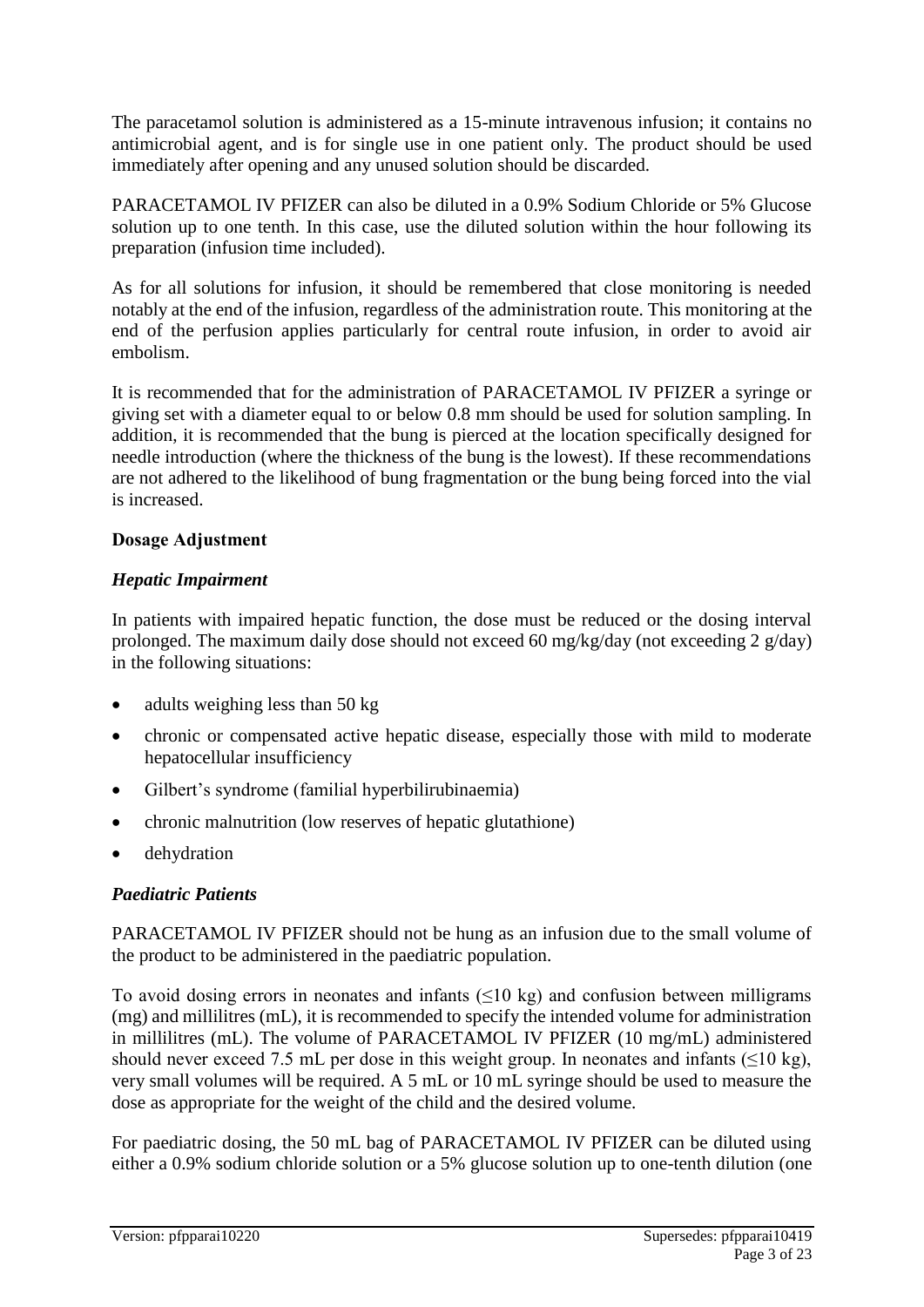volume paracetamol injection into nine volumes diluent). The diluted solution must be used within one hour following its preparation (infusion time included).

## **4.3 Contraindications**

PARACETAMOL IV PFIZER is contraindicated:

- In cases of hypersensitivity to paracetamol or to propacetamol hydrochloride (prodrug of paracetamol) or to any of the excipients.
- In cases of severe hepatocellular insufficiency.
- In patients with hepatic failure or decompensated active liver disease.

It is recommended to use a suitable analgesic oral treatment as soon as this administration route is possible.

In order to avoid the risk of overdose; check that other medicines administered do not contain paracetamol.

Doses higher than the recommended entail a risk of very serious liver damage. Clinical symptoms and signs of liver damage are usually seen first after two days, and reach a maximum usually after 4 to 6 days. Treatment with antidote should be given as soon as possible (see section 4.2 Dose and method of administration).

## **4.4 Special warnings and precautions for use**

PARACETAMOL IV PFIZER should be used with caution in cases of:

- Hepatic insufficiency (see Use in Hepatic Impairment)
- Renal insufficiency (see Use in Renal Impairment)
- Glucose 6 Phosphate Dehydrogenase (G6PD) deficiency (may lead to haemolytic anaemia).
- Chronic alcoholism, excessive alcohol intake (3 or more alcoholic drinks every day).
- Anorexia, bulimia or cachexia; chronic malnutrition (low reserves of hepatic glutathione).
- Dehydration, hypovolemia (see sections 4.2 Dose and method of administration and 5.2 Pharmacokinetic properties).

The total dose of paracetamol should not exceed 4 g per day for patients weighing 50 kg or more, 60 mg/kg for patients weighing 50 kg or less and more than 33 kg (without exceeding 3 g), 60 mg/kg for patients weighing 33 kg or less and more than 10 kg (without exceeding  $\frac{2}{9}$ ) and 30 mg/kg for patients weighing 10 kg or less. It is important to consider the contribution of all paracetamol containing medications, including non-prescription, oral or PR forms of the drug to this total daily paracetamol dose prior to administering PARACETAMOL IV PFIZER. If the daily dose of paracetamol from all sources exceeds the maximum, severe hepatic injury may occur (see section 4.9 Overdose).

Paracetamol can cause serious skin reactions such as acute generalised exanthematous pustulosis (AGEP), Stevens-Johnson syndrome (SJS), and toxic epidermal necrolysis (TEN), which can be fatal. Patients should be informed about the signs of serious skin reactions, and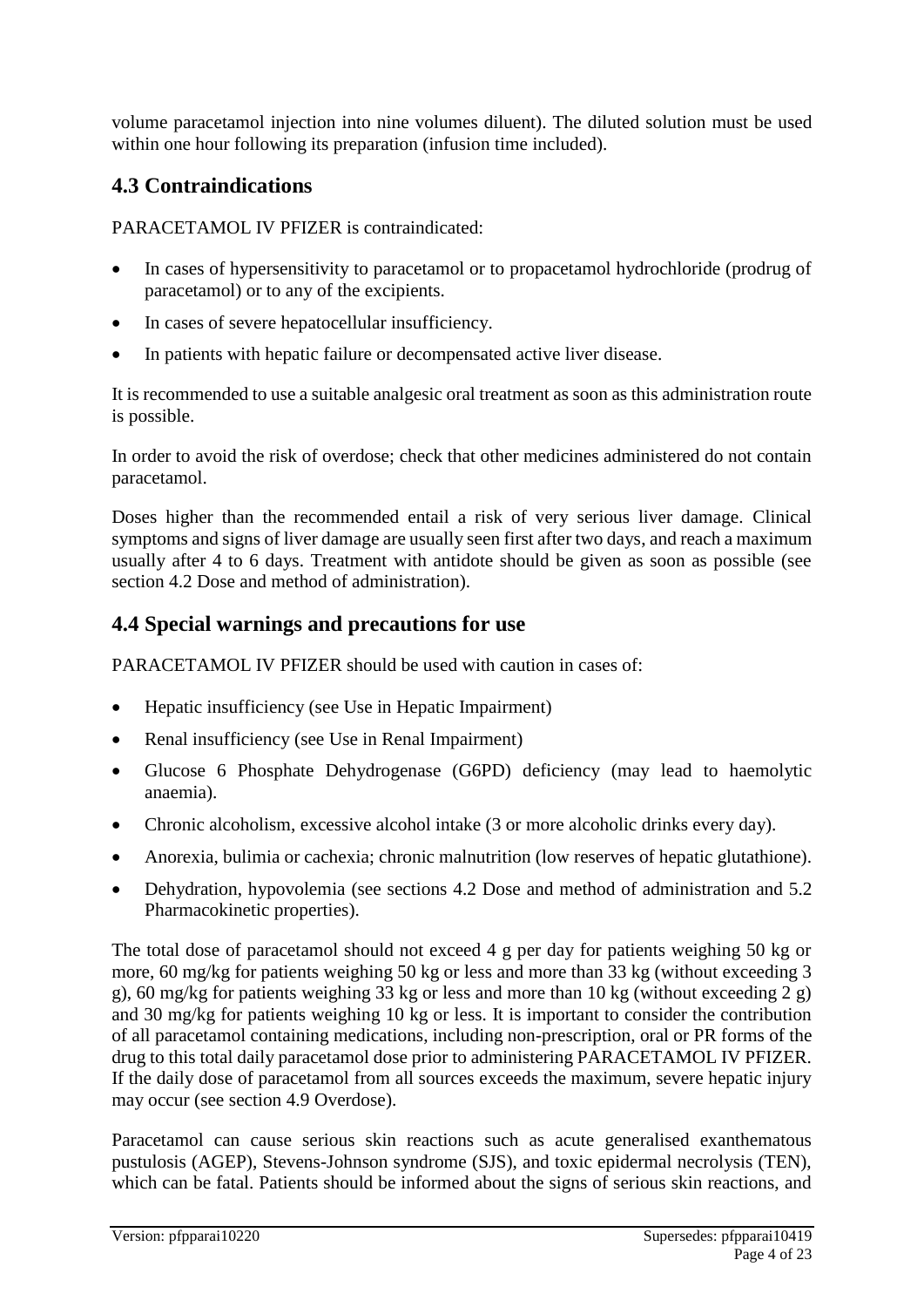use of the drug should be discontinued at the first appearance of skin rash or any other sign of hypersensitivity.

### **High Anion Gap Metabolic Acidosis**

Caution is advised when paracetamol is administered concomitantly with flucloxacillin due to the increased risk of high anion gap metabolic acidosis (HAGMA). Patients at high risk for HAGMA are in particular those with severe renal impairment, sepsis or malnutrition especially if the maximum daily doses of paracetamol are used.

After co-administration of flucloxacillin and paracetamol, close monitoring is recommended in order to detect the appearance of acid–base disorders, namely HAGMA, including testing of urinary 5-oxoproline.

### **Use in Hepatic Impairment**

Patients with hepatic insufficiency, chronic alcoholism, chronic malnutrition or dehydration may be at a higher risk of liver damage following administration of PARACETAMOL IV **PFIZER** 

PARACETAMOL IV PFIZER should be used with caution in cases of hepatocellular insufficiency, including Gilbert's syndrome (familial hyperbilirubinaemia).

See section 4.3 Contraindications.

### **Use in Renal Impairment**

PARACETAMOL IV PFIZER should be used with caution in cases of severe renal insufficiency (creatinine clearance ≤30 mL/min).

### **Use in the Elderly**

See section 5.2 Pharmacokinetic properties.

### **Paediatric Use**

The safety and efficacy of paracetamol solution for infusion in premature neonates has not been established. There is limited data on the use of PARACETAMOL IV PFIZER in neonates and infants <6 months of age (see sections 4.2 Dose and method of administration and 5.2 Pharmacokinetic properties).

### **Effects on Laboratory Tests**

No data available.

## **4.5 Interactions with other medicines and other forms of interactions**

Probenecid causes an almost 2-fold reduction in clearance of paracetamol by inhibiting its conjugation with glucuronic acid. A reduction of the paracetamol dose should be considered for concomitant treatment with probenecid.

Caution should be paid to the concomitant intake of enzyme-inducing agents. These substances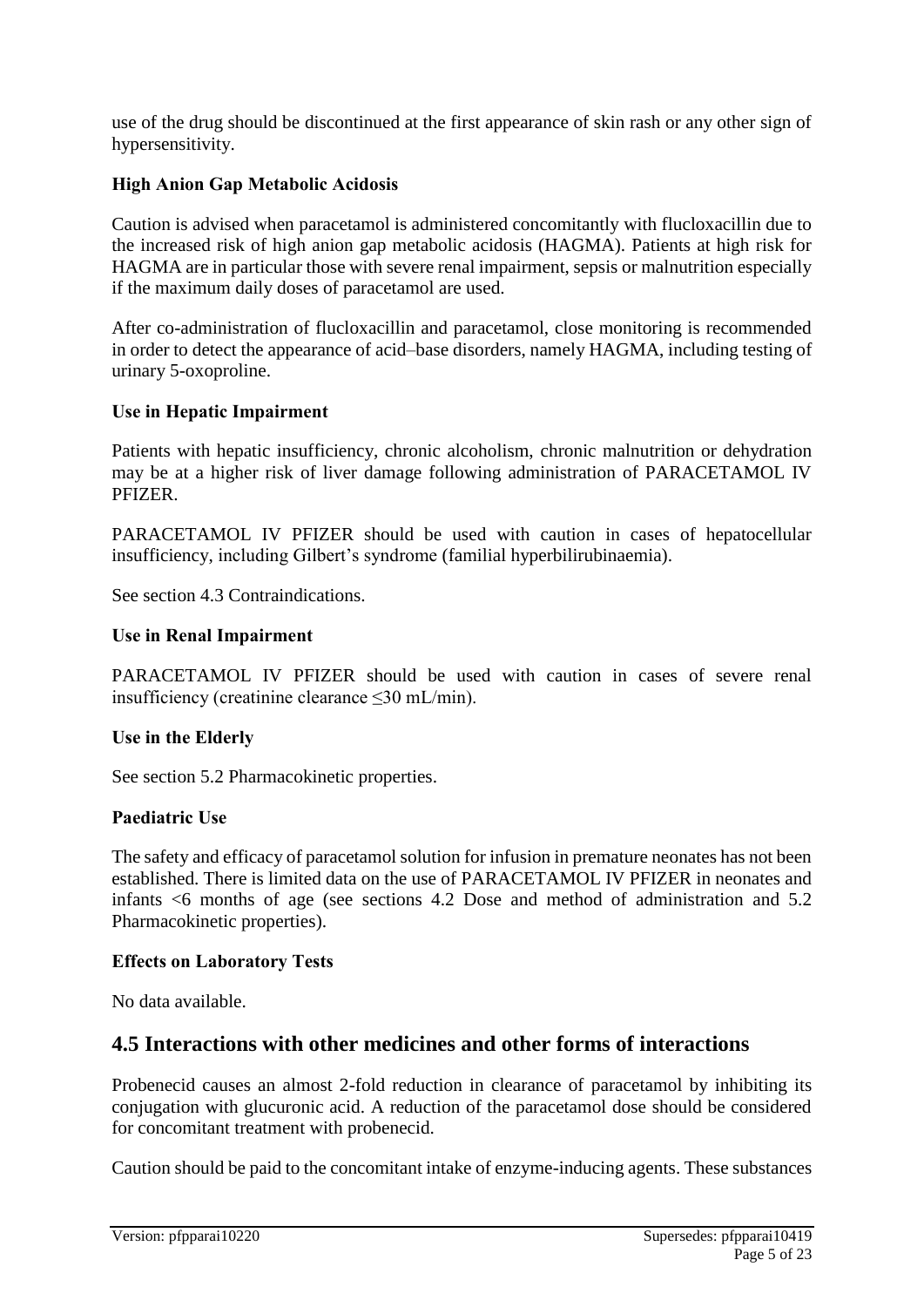include but are not limited to: barbiturates, isoniazid, anticoagulants, zidovudine, amoxicillin+clavulanic acid, carbamazepine and ethanol. Induction of metabolism of paracetamol from enzyme inducers may result in an increased level of hepatotoxic metabolites.

Concomitant use of paracetamol (4 g per day for at least 4 days) with oral coumarin anticoagulants including warfarin may lead to slight variations of INR values. In this case, increased monitoring of INR values should be conducted during the period of concomitant use as well as for one week after paracetamol treatment has been discontinued.

Phenytoin administered concomitantly may result in decreased paracetamol effectiveness and an increased risk of hepatotoxicity. Patients receiving phenytoin therapy should avoid large and/or chronic doses of paracetamol. Patients should be monitored for evidence of hepatotoxicity.

Busulfan - busulfan is eliminated from the body via conjugation with glutathione. Concomitant use with paracetamol may result in reduced busulfan clearance.

Diflunisal - concomitant diflunisal increases paracetamol plasma concentrations and this may increase hepatotoxicity.

Caution should be taken when paracetamol is used concomitantly with flucloxacillin as concurrent intake has been associated with high anion gap metabolic acidosis, especially in patients with risk factors.

## **4.6 Fertility, pregnancy and lactation**

## **Effects on Fertility**

Intravenous paracetamol (administered as propacetamol) had no effect on fertility of rats at systemic exposure levels (based on AUC) greater than twice those anticipated at the maximum clinical dose.

## **Use in Pregnancy – Category A**

Paracetamol has been taken by a large number of pregnant women and women of childbearing age without any proven increase in the frequency of malformations or other direct or indirect harmful effects on the fetus having been observed.

The reproductive toxicity of PARACETAMOL IV PFIZER has not been directly tested in animal studies. IV administration of maternotoxic doses of the pro-drug, propacetamol, to pregnant rats and rabbits during organogenesis increased the incidence of extranumerary ribs and sacral vertebrae (normal variations in these species) at 0.7-fold (rabbits; mg/m<sup>2</sup> basis) and 7-fold (rats; AUC basis) the maximum anticipated clinical exposure to paracetamol. The clinical significance of these findings is not known. No signs of pre/post-natal toxicity were observed in rats treated with IV propacetamol at maternal exposures (based on AUC) greater than 3-fold those anticipated at the maximum clinical dose.

Premature constriction/closure of the fetal ductus arteriosus has been reported following *in utero* exposure to paracetamol. In most of these reports, exposure to paracetamol occurred during the third trimester of pregnancy.

Nevertheless, PARACETAMOL IV PFIZER should only be used during pregnancy after a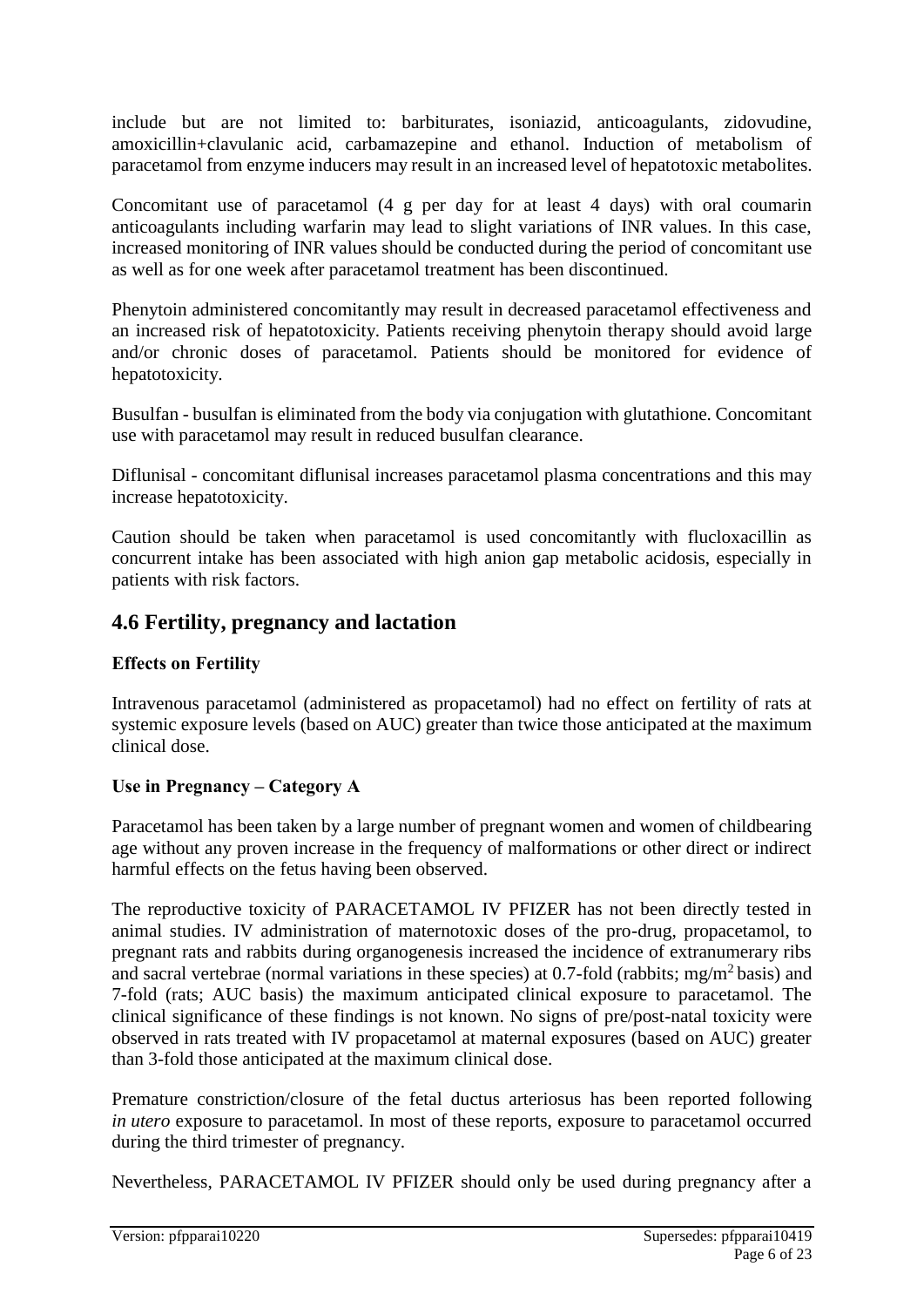careful benefit-risk assessment. In pregnant patients, the recommended posology and duration must be strictly observed.

### **Use in Lactation**

After oral administration, paracetamol is excreted into breast milk in small quantities. Rash in nursing infants has been reported. No signs of toxicity were observed in rat pups of dams that received IV propacetamol postpartum at maternal exposures (based on AUC) greater than twice those anticipated at the maximum clinical dose. PARACETAMOL IV PFIZER may be used in breast-feeding women, but caution should be observed.

## **4.7 Effects on ability to drive and use machines**

The effects of this medicine on a person's ability to drive and use machines were not assessed as part of its registration.

## **4.8 Adverse effects (undesirable effects)**

The overall incidence of adverse events in paracetamol solution for infusion-treated patients compared to placebo within the clinical trial set; can be observed in the tables below.

| <b>Adverse Event</b>          | Paracetamol % $(n = 99)$ | Placebo % ( $n = 102$ ) |
|-------------------------------|--------------------------|-------------------------|
| <b>Neurological</b>           |                          |                         |
| <b>Dizziness</b>              | 2.7                      | 2.9                     |
| Headache                      | 1.3                      | 4.9                     |
| Dystonia                      |                          |                         |
| <b>Gastrointestinal</b>       |                          |                         |
| Vomiting                      | 4.0                      | 2.9                     |
| Dry Mouth                     |                          |                         |
| Diarrhoea                     | 1.3                      |                         |
| Constipation                  | 6.7                      | 11.8                    |
| Nausea                        | 10.0                     | 8.8                     |
| Dyspepsia                     | 1.3                      |                         |
| Enlarged abdomen              | 2.0                      |                         |
| Gastrointestinal disorder NOS | 2.0                      |                         |
| Haematological                |                          |                         |
| Anaemia                       | 2.7                      | 6.9                     |
| Post operative haemorrhage    | 2.0                      |                         |
| Hepatobiliary                 |                          |                         |
| Gamma GT - increase           | 1.3                      |                         |
| SGPT - increase               | 1.3                      |                         |
| Psychiatric                   |                          |                         |
| Insomnia                      |                          | 1.96                    |
| <b>Skin and Appendage</b>     |                          |                         |
| Injection site pain           | 2.0                      |                         |
| Injection site reaction       | 2.67                     |                         |
| Post-operative site reaction  | 2.67                     |                         |
| Pruritus                      | 3.3                      | 4.9                     |
| <b>Respiratory</b>            |                          |                         |

**Adverse Events in Adults - greater than 1% (observed in the clinical trial set)**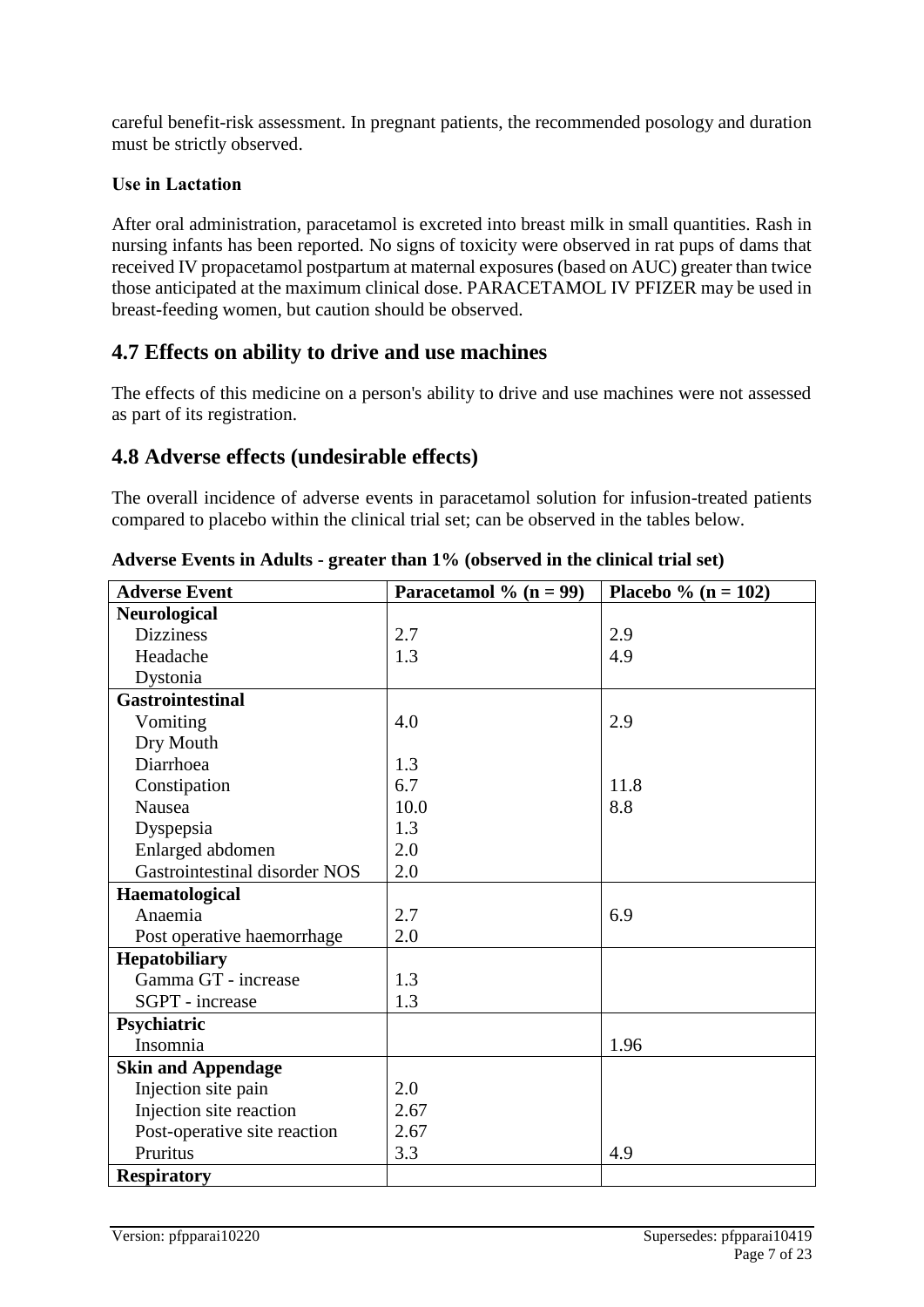| <b>Adverse Event</b>       | Paracetamol % $(n = 99)$ | Placebo % ( $n = 102$ ) |
|----------------------------|--------------------------|-------------------------|
| Alveolitis                 | 1.3                      | 2.94                    |
| Coughing                   | 2.0                      |                         |
| <b>Endocrine/Metabolic</b> |                          |                         |
| Hyperglycaemia             | 1.3                      |                         |
| Hypokalaemia               | 1.3                      |                         |
| <b>General</b>             |                          |                         |
| Fatigue                    | 1.59                     |                         |
| Fever                      |                          | 5.9                     |
| Oedema - peripheral        |                          |                         |
| Chest pain                 | 1.33                     |                         |

### **Adverse Events in Children - greater than 1% (observed in the clinical trial set)**

| <b>Adverse Event</b>      | Paracetamol % (n=95) |
|---------------------------|----------------------|
| <b>Skin and Appendage</b> |                      |
| Injection site pain       | 14.74                |
| Injection site reaction   |                      |
| <b>Neurological</b>       |                      |
| Hypotonia                 | 1.05                 |
| <b>Gastrointestinal</b>   |                      |
| Nausea                    | 1.05                 |
| Vomiting                  | 5.26                 |
| Abdominal pain            |                      |
| Eructation                |                      |
| <b>Body as a Whole</b>    |                      |
| Fever                     | 1.05                 |

As with all paracetamol products, adverse drug reactions are rare (>1/10000, <1/1000) or very rare (<1/10000), they are described below:

| <b>System Organ Class</b>                    | Rare<br>$>1/10000$ , <1/1000                    | <b>Very Rare</b><br>$<$ 1/10000                                  | <b>Isolated Reports</b> |
|----------------------------------------------|-------------------------------------------------|------------------------------------------------------------------|-------------------------|
| General and administration<br>site condition | Malaise                                         | Hypersensitivity<br>reaction                                     |                         |
| Cardiovascular                               | Hypotension                                     | <b>Shock</b>                                                     |                         |
| Hepatobiliary disorders                      | Increased levels of<br>hepatic<br>transaminases |                                                                  |                         |
| Blood and the lymphatic<br>system disorders  | Agranulocytosis,<br>neutropenia                 |                                                                  | Thrombocytopenia        |
| Neurological                                 |                                                 | Neurological<br>disorders                                        | Coma                    |
| Renal/Genitourinary                          |                                                 | Acute renal<br>failure                                           |                         |
| Skin and subcutaneous<br>tissue disorders    | Macular rash,<br>injection site<br>reaction     | Maculo-papular<br>rash, pemphigoid<br>reaction, pustular<br>rash | Lyell Syndrome          |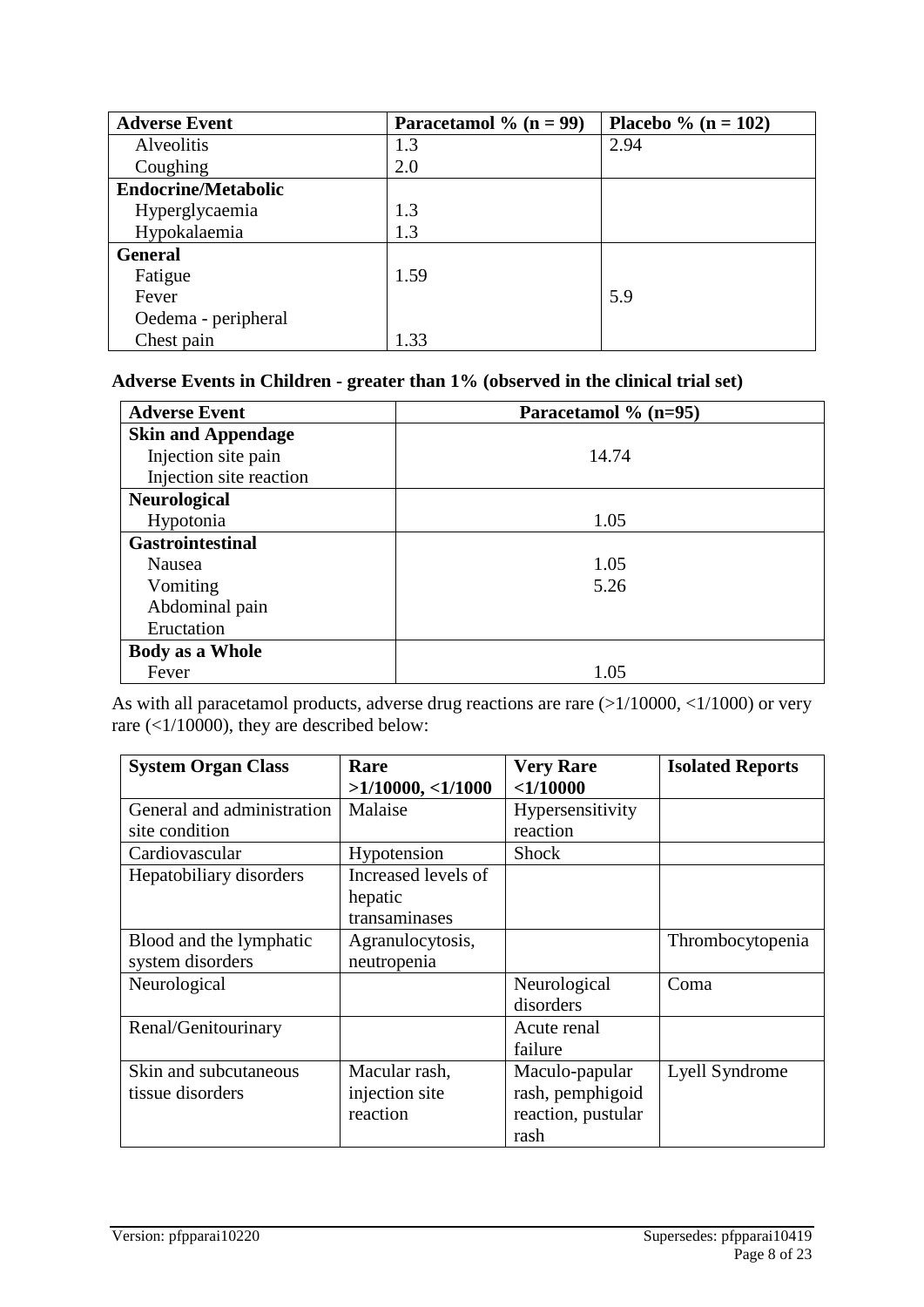## **Post Marketing Adverse Events for Propacetamol/Paracetamol**

The following adverse events have also been reported during post-marketing surveillance, but incidence rate (frequency) is not known.

| <b>System Organ Class</b>             | <b>Adverse Event</b>                               |  |  |  |
|---------------------------------------|----------------------------------------------------|--|--|--|
| Blood and the lymphatic<br>system     | - Thrombocytopenia                                 |  |  |  |
| disorders                             |                                                    |  |  |  |
| Cardiac disorders                     | - Tachycardia                                      |  |  |  |
| Gastrointestinal disorders            | - Nausea                                           |  |  |  |
|                                       | - Vomiting                                         |  |  |  |
| General disorders and administration  | - Administration site reaction                     |  |  |  |
| site conditions                       |                                                    |  |  |  |
| Hepatobiliary disorders               | - Fulminant hepatitis                              |  |  |  |
|                                       | - Hepatic necrosis                                 |  |  |  |
|                                       | - Hepatic failure                                  |  |  |  |
|                                       | - Hepatic enzymes increased                        |  |  |  |
| Immune system disorders               | - Angioneurotic (Quincke's) edema                  |  |  |  |
|                                       | - Anaphylactic shock                               |  |  |  |
|                                       | - Anaphylaxis                                      |  |  |  |
|                                       | - Hypersensitivity reactions (ranging from simple) |  |  |  |
|                                       | skin rash or urticaria to anaphylactic shock) have |  |  |  |
|                                       | been reported and require the discontinuation of   |  |  |  |
|                                       | treatment                                          |  |  |  |
| Skin<br>tissue<br>and<br>subcutaneous | - Steven's Johnson syndrome (SJS)                  |  |  |  |
| disorders                             | - Toxic epidermal necrolysis (TEN)                 |  |  |  |
|                                       | - Acute generalised exanthematous pustulosis       |  |  |  |
|                                       | (AGEP)                                             |  |  |  |
|                                       | - Erythema                                         |  |  |  |
|                                       | - Flushing                                         |  |  |  |
|                                       | - Pruritus                                         |  |  |  |
|                                       | - Rash                                             |  |  |  |
|                                       | - Urticaria                                        |  |  |  |
| Metabolism and nutrition disorders    | - Rare cases of high anion gap metabolic acidosis, |  |  |  |
|                                       | when paracetamol is used concomitantly with        |  |  |  |
|                                       | flucloxacillin, generally in the presence of risk  |  |  |  |
|                                       | factors.                                           |  |  |  |

### **Reporting Suspected Adverse Effects**

Reporting suspected adverse reactions after registration of the medicinal product is important. It allows continued monitoring of the benefit-risk balance of the medicinal product. Healthcare professionals are asked to report any suspected adverse reactions at [www.tga.gov.au/reporting](http://www.tga.gov.au/reporting-problems)[problems.](http://www.tga.gov.au/reporting-problems)

## **4.9 Overdose**

There is a risk of poisoning, particularly in elderly subjects, in young children, in patients with liver disease, in cases of chronic alcoholism, in patients with chronic malnutrition and in patients receiving enzyme inducers. Poisoning may be fatal in these cases. Acute overdose with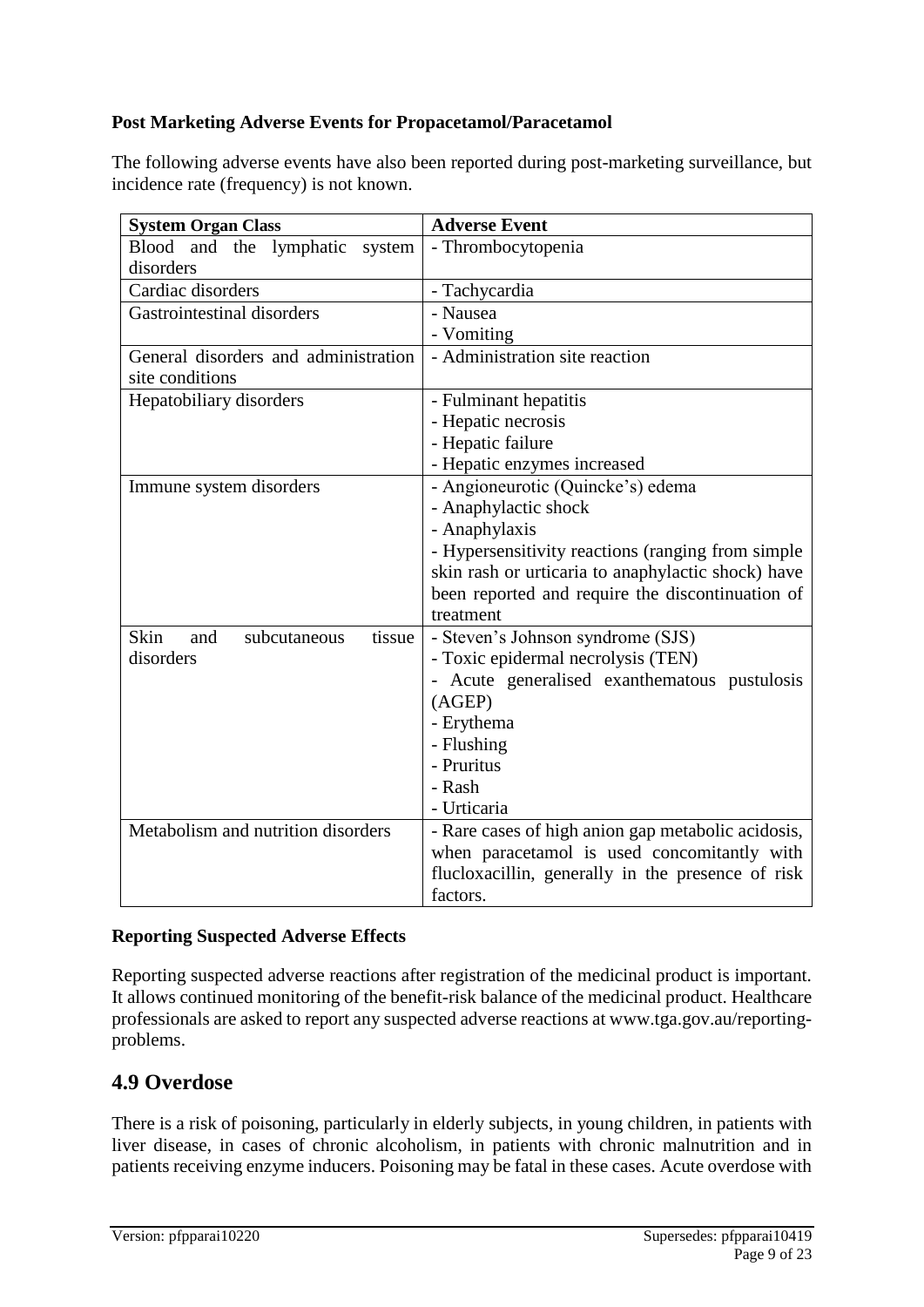paracetamol may also lead to acute renal tubular necrosis.

Symptoms generally appear within the first 24 hours and comprise of nausea, vomiting, anorexia, pallor and abdominal pain. Overdose, 7.5 g or more of paracetamol in a single administration in adults or 140 mg/kg of body weight in a single administration in children, causes cytolytic hepatitis likely to induce complete and irreversible hepatic necrosis, resulting in acute or fulminant hepatic failure, hepatocellular insufficiency, metabolic acidosis and encephalopathy which may lead to coma and death.

Simultaneously, increased levels of hepatic transaminases (AST, ALT), lactate dehydrogenase and bilirubin are observed together with decreased prothrombin levels that may appear 12 to 48 hours after administration. Clinical symptoms of liver damage are usually evident initially after two days, and reach a maximum after 4 to 6 days.

The Rumack-Matthews nomogram relates plasma levels of paracetamol and the time after oral ingestion to the predicted severity of liver injury. The relation of parental paracetamol levels in overdose to liver toxicity has not been examined. Advice or treatment protocols based on oral paracetamol overdoses may not accurately predict the incidence of liver toxicity or need for antidote therapy in PARACETAMOL IV PFIZER overdose.

Methaemoglobinaemia has been reported in cases of paracetamol overdose.

#### Emergency Measures

- Immediate hospitalisation.
- Before beginning treatment, take blood for plasma paracetamol assay, as soon as possible after the overdose.
- Treatment of paracetamol overdose may include the antidote N-acetyl cysteine (NAC) by the IV or oral route. In overdoses of oral paracetamol NAC is administered, if possible, before 8 hours but may give some degree of protection from liver toxicity even after this time. The optimal time for administration of NAC and necessary duration of therapy have not been established for overdoses of paracetamol solution for infusion.
- Symptomatic treatment.
- Hepatic tests must be carried out at the beginning of treatment and repeated every 24 hours. In most cases hepatic transaminases return to normal in one to two weeks with full restitution of the liver function. In very severe cases, however, liver transplantation may be necessary.

**Adults**: keep to the recommended dose. Do not take this medicine for longer than a few days at a time unless advised by a doctor.

**Children and adolescents**: keep to the recommended dose. Do not give this medicine for longer than 48 hours at a time unless advised to by a doctor.

If an **overdose** is taken or suspected, go to a hospital straightaway even if you feel well because of the risk of delayed, serious liver damage.

Do not take with other products containing paracetamol, unless advised to do so by a doctor or pharmacist.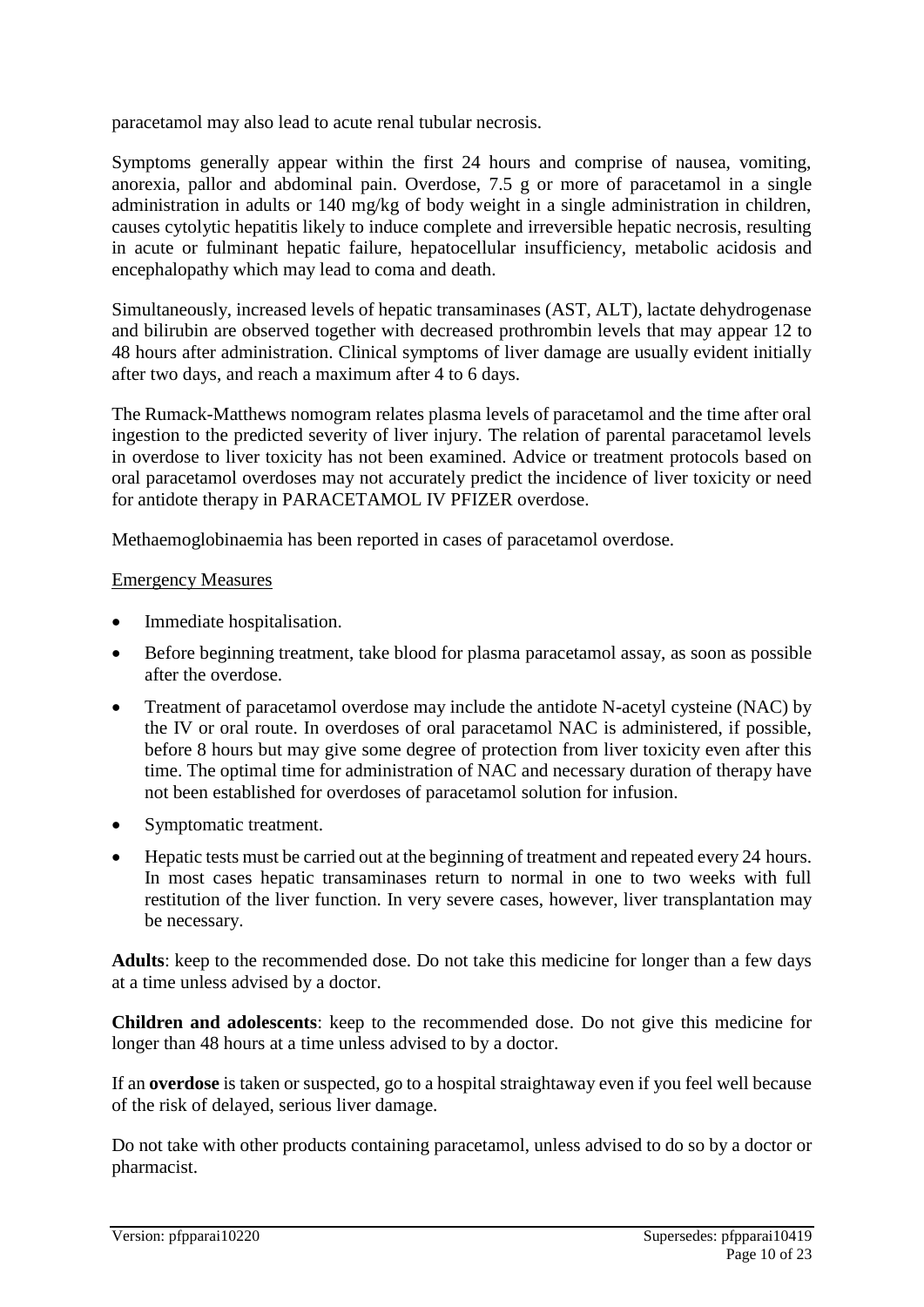For information on the management of overdose, contact the Poisons Information Centre on 13 11 26 (Australia).

## **5. PHARMACOLOGICAL PROPERTIES**

## **5.1 Pharmacodynamic properties**

## **Mechanism of Action**

The precise mechanism of the analgesic and antipyretic properties of paracetamol has yet to be established; it may involve central and peripheral actions.

PARACETAMOL IV PFIZER provides onset of pain relief within 5 to 10 minutes after the start of administration. The peak analgesic effect is obtained in 1 hour and the duration of this effect is usually 4 to 6 hours.

PARACETAMOL IV PFIZER reduces fever within 30 minutes after the start of administration with a duration of the antipyretic effect of at least 6 hours.

## **Clinical Trials**

Clinical trials were performed with two different formulations of paracetamol, paracetamol solution for infusion and propacetamol. Propacetamol 2 g is equivalent to paracetamol solution for infusion 1 g. Refer to section 4.2 for the correct dosing instructions for PARACETAMOL IV PFIZER.

## *Analgesia - Adults*

Two Phase III studies were conducted to compare the safety and analgesic efficacy of IV paracetamol and propacetamol in 303 adults. Two accepted acute pain models, i.e. orthopaedic surgery pain and oral surgery pain were used to evaluate analgesic efficacy.

All the studies presented were phase III, randomised, double-blind, active- and/or placebocontrolled. The studies were well conducted according to the GCP guidelines with ethics approval. Treatment compliance was good in all the studies.

### *Efficacy of IV paracetamol for the treatment of postoperative pain following orthopaedic surgery*

One hundred and fifty one patients were included in this study; 49 patients were administered paracetamol solution for infusion 1 g and 52 patients placebo. The groups of patients were comparable with regard to demographic and baseline characteristics. One hundred and thirty seven (90.7%) of patients received 4 administrations over 24 hours, 2 (1.3%) patients received 3; 2 (1.3%) patients received 2 and 10 (6.6%) patients received only 1 administration.

The primary measured efficacy endpoint parameter of the trial was the evaluation of paracetamol solution for infusion 1 g versus placebo after single dose-pain relief scores pain intensity difference (PID), pain relief intensity difference (PRID), maximum pain relief (maxPR), maximum pain intensity difference (maxPID), sum of the pain intensity difference (SPID), total pain relief (TOTPAR), time to peak effects and time to first rescue medication; numbers and proportion of patients requiring rescue medication (patient controlled analgesia (PCA)-morphine); patients global evaluation (PGA). The secondary measured efficacy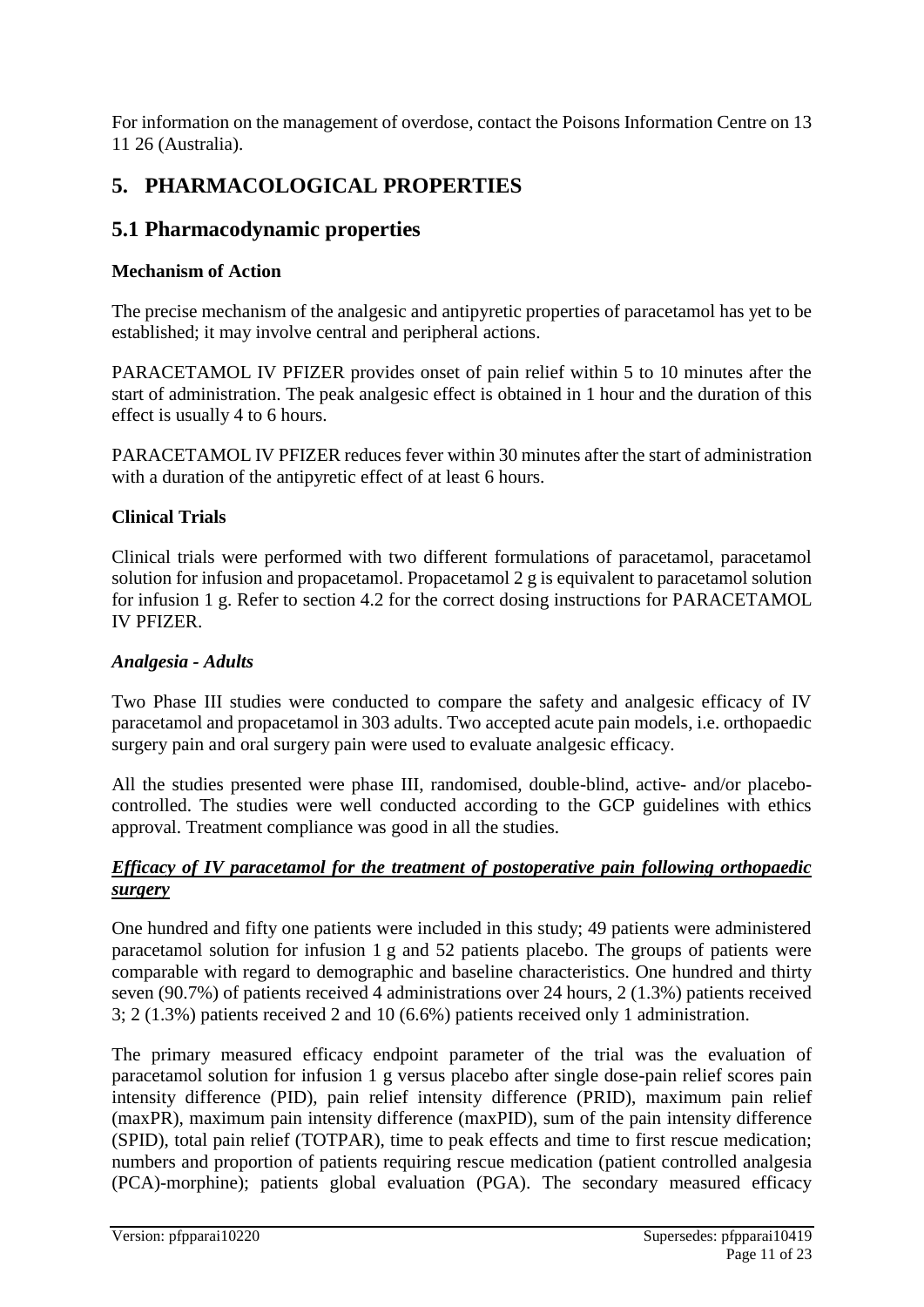endpoint parameter was paracetamol solution for infusion 1g versus placebo after repeated doses.

An overview of the results are shown in Tables 1a and 1b.

|            |  |  |  |  | [Table 1a] Overview of analgesic efficacy criteria – Single dose evaluation – ITT |  |
|------------|--|--|--|--|-----------------------------------------------------------------------------------|--|
| population |  |  |  |  |                                                                                   |  |

|                                       | Inj. APAP       | Pbo             | p-value         |
|---------------------------------------|-----------------|-----------------|-----------------|
|                                       | $n=50$          | $n=52$          | <b>APAP/Pbo</b> |
| <b>TOTPAR</b>                         |                 |                 |                 |
| Mean                                  | 6.6             | 2.2             | 0.0001          |
| <b>SD</b>                             | 5.9             | 3.8             |                 |
| <b>SPID</b>                           |                 |                 |                 |
| Mean                                  | 2.3             | $-0.6$          | 0.0001          |
| <b>SD</b>                             | 3.6             | 3.5             |                 |
| <b>SPAID</b>                          |                 |                 |                 |
| Mean                                  | 104.7           | $-27.7$         | 0.0001          |
| <b>SD</b>                             | 112.9           | 92.4            |                 |
| <b>SPRID</b>                          |                 |                 |                 |
| Mean                                  | 9.0             | 1.6             | 0.0001          |
| <b>SD</b>                             | 8.7             | 6.2             |                 |
| <b>MAXPR</b>                          |                 |                 |                 |
| Mean                                  | 2.0             | 0.9             | 0.0001          |
| <b>SD</b>                             | 1.4             | 1.1             |                 |
| <b>MAXPID</b>                         |                 |                 |                 |
| Mean                                  | 1.0             | 0.4             | 0.0001          |
| <b>SD</b>                             | 0.8             | 0.8             |                 |
| <b>MAXPAID</b>                        |                 |                 |                 |
| Mean                                  | 36.6            | 11.9            | 0.0001          |
| <b>SD</b>                             | 23.4            | 20.0            |                 |
| <b>MAXPRID</b>                        |                 |                 |                 |
| Mean                                  | 3.0             | 1.3             | 0.0001          |
| <b>SD</b>                             | 2.1             | 1.8             |                 |
| Median time to rescue medication (hr) | $3.0$ [1.4;4.0] | $0.8$ [0.6;1.1] | 0.0001          |
| $[95\% \text{ CI}]^*$                 |                 |                 |                 |

\* CI - Confidence interval; Inj. APAP - injectable acetaminophen; Pbo - placebo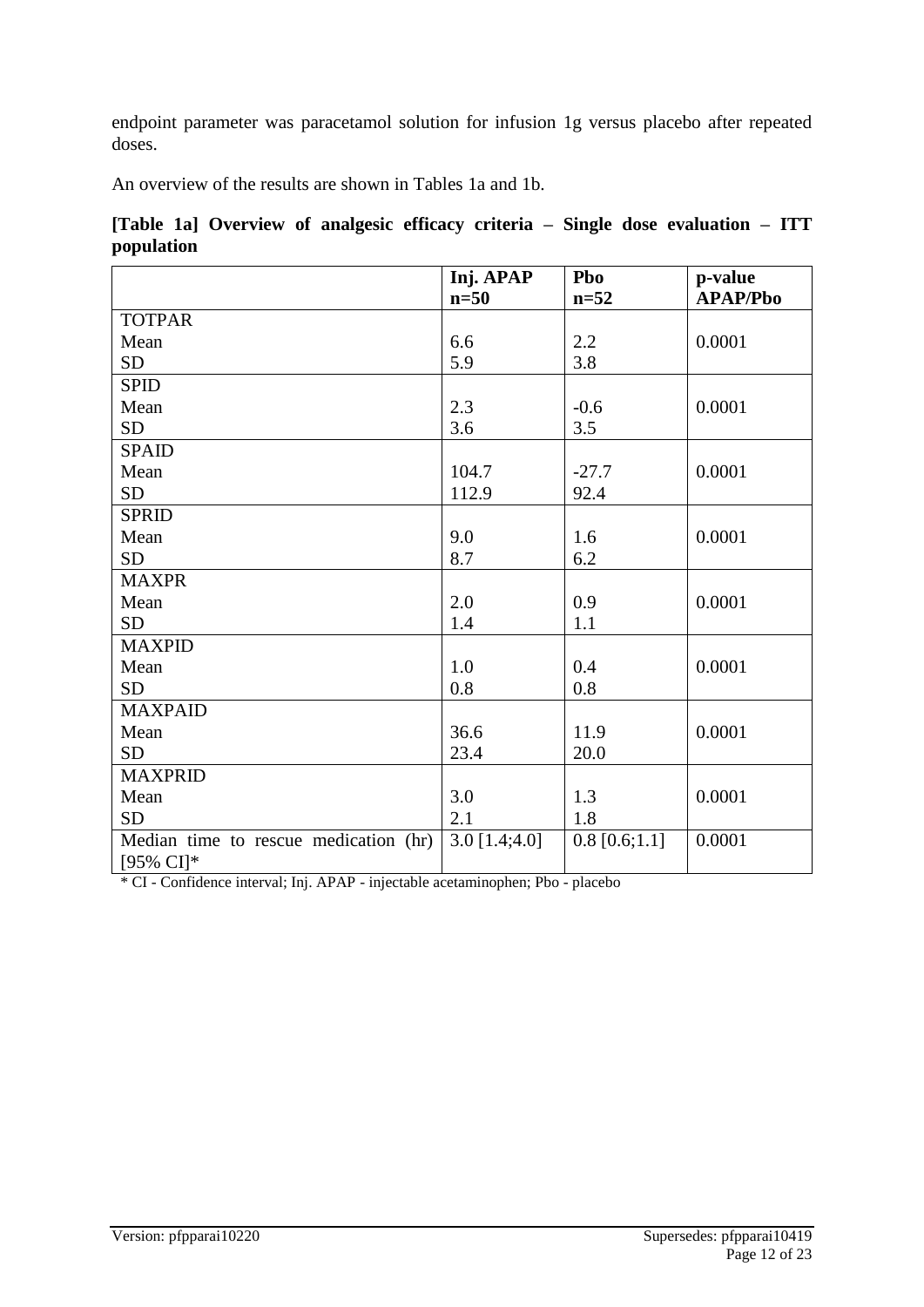|                                          | Inj. APAP 1 g | Pbo                                                                      | p-value<br><b>APAP/Pbo</b> |
|------------------------------------------|---------------|--------------------------------------------------------------------------|----------------------------|
|                                          |               | Quantity of rescue medication (mg of equivalent morphine dose) over 24h  |                            |
| N                                        | 48            | 52                                                                       |                            |
| Mean                                     | 38.33         | 57.41                                                                    | 0.0007                     |
| <b>SD</b>                                | 35.14         | 52.3                                                                     |                            |
|                                          |               | Number of requested administrations of rescue medication over 24h        |                            |
| $\mathbf N$                              | 48            | 51                                                                       |                            |
| Mean                                     | 47.4          | 89.3                                                                     | 0.0003                     |
| <b>SD</b>                                | 39.1          | 94.5                                                                     |                            |
|                                          |               | Actual number of administrations of rescue medication over 24h           |                            |
| N                                        | 48            | 52                                                                       |                            |
| Mean                                     | 27.8          | 42.3                                                                     | 0.0001                     |
| <b>SD</b>                                | 20.2          | 26.0                                                                     |                            |
| <b>MPI</b> (T0-T24hr)                    |               |                                                                          |                            |
| N                                        | 46            | 47                                                                       |                            |
| Mean                                     | 1.4           | 1.6                                                                      | 0.0202                     |
| <b>SD</b>                                | 0.5           | 0.6                                                                      |                            |
| MPAI (T0-T24hr)                          |               |                                                                          |                            |
| N                                        | 46            | 47                                                                       |                            |
| Mean                                     | 31.6          | 39.6                                                                     | 0.0006                     |
| <b>SD</b>                                | 17.0          | 18.5                                                                     |                            |
| <b>Composite endpoint MPI (T0-T24hr)</b> |               |                                                                          |                            |
| N                                        | 45            | 47                                                                       |                            |
| Mean                                     | $-25.3$       | 37.8                                                                     | 0.0001                     |
| <b>SD</b>                                | 91.7          | 91.4                                                                     |                            |
|                                          |               | Patient's global evaluation adjusted for rescue medication use (at 24hr) |                            |
| N                                        | 49            | 52                                                                       |                            |
| Mean                                     | 81.6          | 61.8                                                                     | 0.0019                     |
| <b>SD</b>                                | 42.8          | 37.3                                                                     |                            |

**[Table 1b] Overview of repeated-dose efficacy criteria – ITT population**

One hundred and fifty two patients were included in this study; 51 patients were administered paracetamol solution for infusion 1 g and 50 patients placebo. The groups of patients were comparable with regard to demographic and baseline characteristics.

The primary measured efficacy endpoint parameter of the trial was the evaluation of paracetamol solution for infusion 1 g versus placebo after single dose-pain relief scores (PID, PRID, maxPR, maxPID, SPID, TOTPAR, time to peak effects and time to first rescue medication; numbers and proportion of patients requiring rescue medication (PCA-morphine); patients global evaluation (PGA). The secondary measured efficacy endpoint parameter was paracetamol solution for infusion 1 g versus placebo after repeated doses.

An overview of the results are shown in Table 2.

*Efficacy of IV paracetamol for the treatment of postoperative pain following oral (post dental) surgery*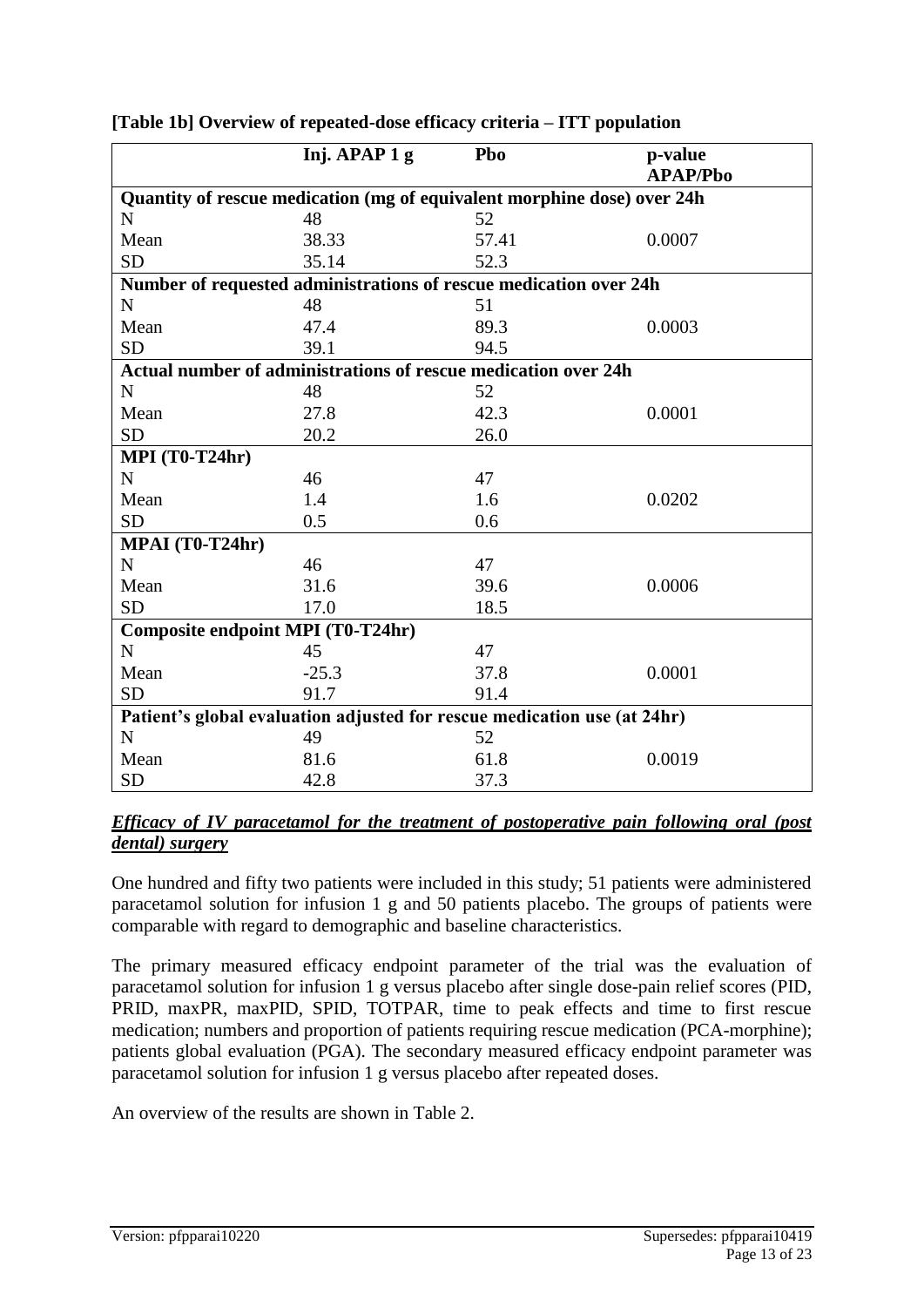| [Table . |  |
|----------|--|
|----------|--|

|                          | Inj. APAP 1g | Pbo        | p-value         |
|--------------------------|--------------|------------|-----------------|
|                          | $n=51$       | $n=50$     | <b>APAP/Pbo</b> |
| <b>TOTPAR</b>            |              |            |                 |
| Mean                     | 6.9          | 1.7        | 0.0001          |
| <b>SD</b>                | 5.9          | 3.4        |                 |
| <b>SPID</b>              |              |            |                 |
| Mean                     | 2.2          | $-0.4$     | 0.0001          |
| <b>SD</b>                | 3.1          | 2.9        |                 |
| <b>SPAID</b>             |              |            |                 |
| Mean                     | 88.1         | $-12.4$    | 0.0001          |
| <b>SD</b>                | 109.3        | 86.0       |                 |
| <b>SPRID</b>             |              |            |                 |
| Mean                     | 9.1          | 1.4        | 0.0001          |
| <b>SD</b>                | 8.6          | 5.5        |                 |
| <b>MAXPR</b>             |              |            |                 |
| Mean                     | 2.3          | 1.0        | 0.0001          |
| SD <sub>1</sub>          | 1.0          | 1.2        |                 |
| <b>MAXPID</b>            |              |            |                 |
| Mean                     | 1.1          | 0.3        | 0.0001          |
| <b>SD</b>                | 0.5          | 0.6        |                 |
| <b>MAXPAID</b>           |              |            |                 |
| Mean                     | 32.9         | 11.0       | 0.0001          |
| <b>SD</b>                | 15.6         | 16.4       |                 |
| <b>MAXPRID</b>           |              |            |                 |
| Mean                     | 3.4          | 1.3        | 0.0001          |
| <b>SD</b>                | 1.4          | 1.7        |                 |
| t-MAXPR                  |              |            |                 |
| Median                   | 0.25         | 0.25       | 0.5557          |
| [95% CI*]                | $NE**$       | NE         |                 |
| t-MAXPID                 |              |            |                 |
| Median                   | 0.25         | 0.25       | 0.7167          |
| $[95\% \text{ CI}]$      | NE           | NE         |                 |
| t-MAXPAID                |              |            |                 |
| Median                   | 0.5          | 0.25       | 0.283           |
| [95% CI]                 | [0.25; 0.5]  | NE         |                 |
| t-MAXPRID                |              |            |                 |
| Median                   | 0.25         | 0.25       | 0.5557          |
| [95% CI]                 | NE           | NE         |                 |
| <b>Median time</b>       |              |            |                 |
| To onset (min)           | 8.0          | NE         | 0.0001          |
| [95% CI]                 | [5.0.12.0]   |            |                 |
| Median time<br>to rescue |              |            |                 |
| medication (hr)          | 2.1          | 0.7        | 0.0001          |
| [95% CI]                 | [1.4; 3.4]   | (0.5; 0.8) |                 |

\*CI: confidence interval; \*\*NE: not estimable; Inj APAP: injectable acetaminophen; Pbo: Placebo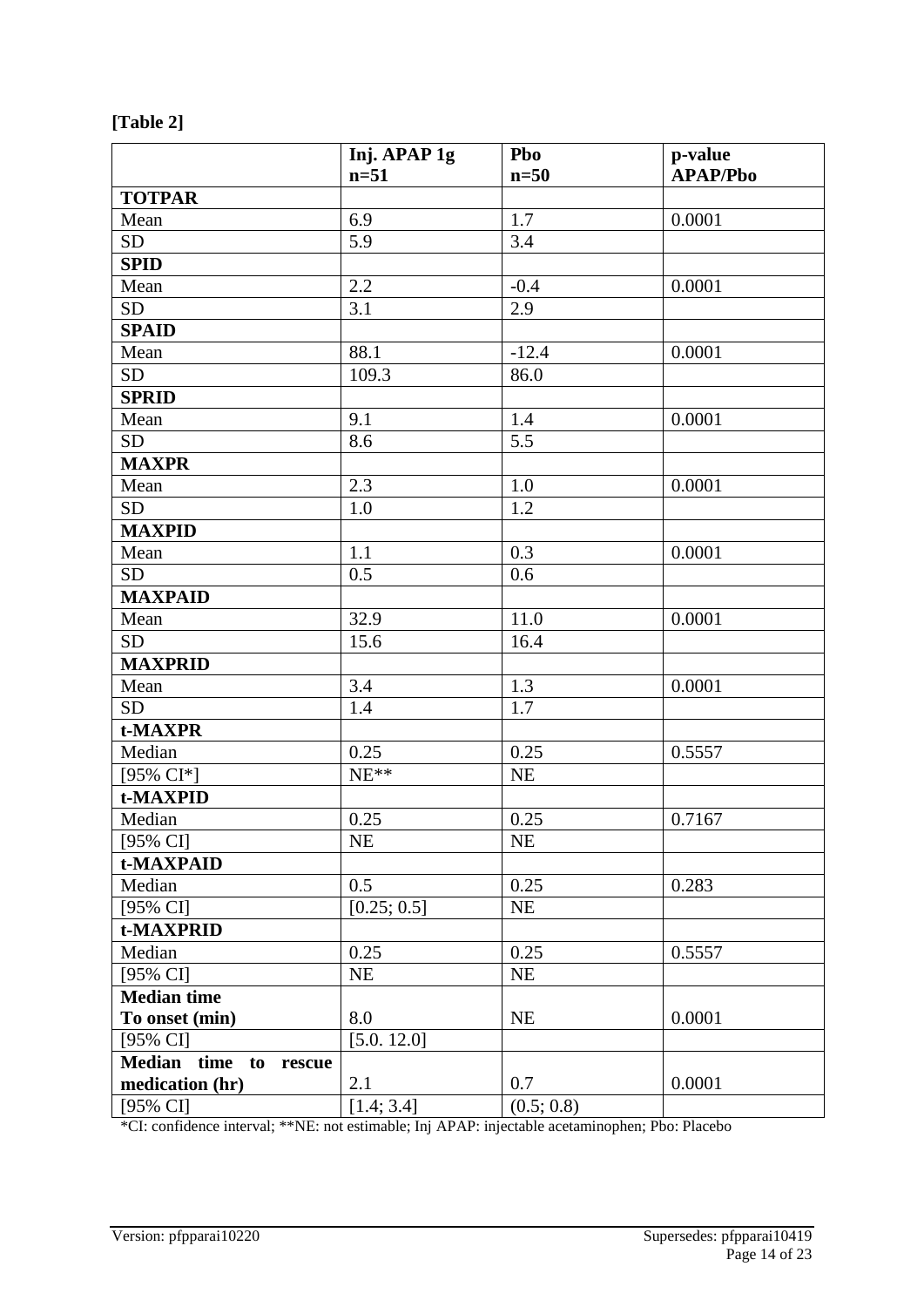### *Efficacy of IV paracetamol with postoperative pain (hernia repair)*

One hundred and eighty three patients were included in this study, of which 95 patients were administered paracetamol solution for infusion 15 mg/kg. The groups of patients were comparable with regard to demographic and baseline characteristics.

The primary measured efficacy endpoint parameter of the trial was the evaluation of pain intensity difference (PID) on visual analogue scale (VAS) (investigator rated) at 15, 30 minutes, 1, 2, 3, 4, 5 and 6 hours post-dose. The secondary measured efficacy endpoint parameter for the trial was PID on the objective pain scale (OPS), pain relief rated by the investigator, SPID-OPS, SPID-VAS, TOTPAR, number of children with VAS score  $\leq$  15 mm, investigators global evaluation, time to remedication, changes from baseline in heart rate (HR), systolic blood pressure (SBP) and diastolic blood pressure (DBP).

An overview of the results are shown in Tables 3 and 4.

**[Table 3] Mean Scores of Pain Intensity Differences (PID) – VAS (Investigator) – ITT Population**

| <b>Treatment</b>                                                                                                   | T15 min | T <sub>30</sub> min | T1h    | T2h    | T3h   | T4h    | T5h  | T6h    |
|--------------------------------------------------------------------------------------------------------------------|---------|---------------------|--------|--------|-------|--------|------|--------|
| <b>Patient Number</b>                                                                                              | 95      | 95                  | 95     | 95     | 95    | 95     | 95   | 95     |
| Inj. Paracetamol                                                                                                   | 25.6    | 38.1                | 38.8   | 40.4   | 41.3  | 40.3   | 41.0 | 40.9   |
| <b>SD</b>                                                                                                          | 20      | 22.1                | 22.8   | 22.9   | 23.7  | 24.0   | 23.9 | 24.1   |
| $ p$ -value $(b)$                                                                                                  | 0.7944  | 0.5373              | 0.1990 | 0.6196 | 0.624 | 0.8397 |      | 0.5569 |
| (L) DID DI DI $_{i}$ and $_{i}$ TDT, DI DI $_{i}$ Daveline Delin Literation (UAC increased). TDT $_{i}$ Theorem of |         |                     |        |        |       |        |      |        |

(b) PID = BLPI + center + TRT; BLPI = Baseline Pain Intensity (VAS-investigator); TRT = Treatment

### **Mean Scores of Pain Intensity Differences – VAS (Child) – ITT Population**

| <b>Treatment</b>      | T15 min | T <sub>30</sub> min | T1 h  | T2h    | T3h    | T4h    | T5h    | T6h    |
|-----------------------|---------|---------------------|-------|--------|--------|--------|--------|--------|
| <b>Patient Number</b> | 45      | 45                  | 45    | 45     | 45     | 45     | 45     | 45     |
| Inj. Paracetamol      | 20.8    | 31.7                | 34.4  | 36.4   | 38.8   | 39.1   | 39.1   | 39.6   |
| SD                    | 27.9    | 29.2                | 26    | 25.5   | 28.7   | 28.6   | 28.7   | 28.6   |
| $P-value(b)$          | 0.4327  | 0.9125              | 0.927 | 0.6239 | 0.9265 | 0.8965 | 0.9194 | 0.6182 |

(b) PID = BLPI + center + TRT; BLPI = Baseline Pain Intensity (VAS-investigator); TRT = Treatment

#### **Mean Scores of Pain Intensity Differences – OPS – ITT Population**

| <b>Treatment</b>      | $T15$ min | T <sub>30</sub> min | T1h                    | T2h    | T3h           | T4h    | T5h          | T6h |
|-----------------------|-----------|---------------------|------------------------|--------|---------------|--------|--------------|-----|
| <b>Patient Number</b> | 95        | 95                  | 95                     | 95     | 95            | 95     | 95           | 95  |
| Inj. Paracetamol      |           | 3.5                 | 37                     | 37     | 4.0           | 3.9    | 3.9          | 4.0 |
| SD                    | 2.8       | 2.9                 | $\mathcal{R}$<br>∠. د. | 3.0    | $\mathcal{R}$ |        | $\mathbf{c}$ |     |
| $P-value(b)$          | 0.9218    | 0.9488              | 0.4667                 | ).6266 | 0.2553        | 0.2548 | 1900         |     |

(b) PID = BLPI + center + TRT; BLPI = Baseline Pain Intensity (OPS); TRT = Treatment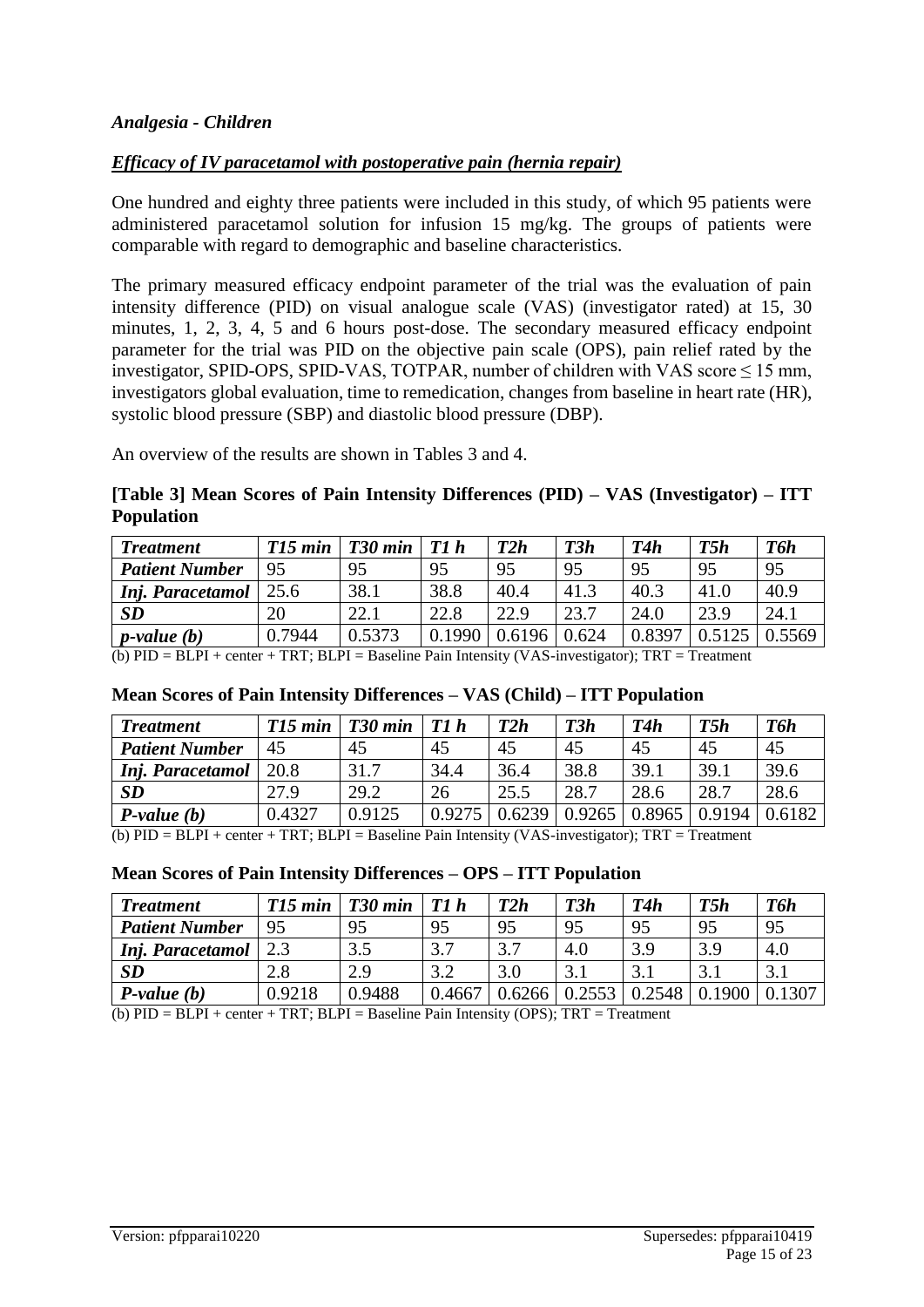| <b>Treatment</b>      | $T15$ min | T <sub>30</sub> min | T1h                             | T2h  | T3h            | T4h            | T5h    | T6h   |
|-----------------------|-----------|---------------------|---------------------------------|------|----------------|----------------|--------|-------|
| <b>Patient Number</b> | 95        | 95                  | 95                              | 95   | 95             | 95             | 95     | 95    |
| Inj. Paracetamol      |           | 2 J<br>ے . د        | 3.2                             |      | 3.4            | 2 <sub>2</sub> | 3.4    |       |
| SD                    |           | ി<br>1.Z            | $\overline{1}$ . $\overline{2}$ |      | 1 <sub>2</sub> |                |        |       |
| $P-value(b)$          | 0.8181    | 0.5833              | 0.5540                          | 2613 | 1972<br>0.     | 0.3599         | 0.1834 | .1267 |

### **Mean Scores of Pain Relief – ITT Population**

(b) PR=BLPI=center=TRT BLPI: Baseline Pain Intensity (VAS investigator); TRT: Treatment

#### **[Table 4]**

#### **Measure of analgesic efficacy: Area-under-the-curves over 6 hr (mean score±sd) Intent-to-treat population**

|                 |                   | <b>Treatment Group</b><br>$n = 95$ |           |
|-----------------|-------------------|------------------------------------|-----------|
|                 | <b>Statistics</b> | Inj. APAP                          | p-value   |
| <b>TOTPAR</b>   | Mean              | 19.7                               | $0.2568*$ |
|                 | <b>SD</b>         | 6.6                                |           |
| <b>SPID-OPS</b> | Mean              | 22.8                               | $0.3223*$ |
|                 | <b>SD</b>         | 17.5                               |           |
| <b>SPID-VAS</b> | Mean              | 239.4                              | $0.7582*$ |
| (investigator)  | <b>SD</b>         | 132.6                              |           |
| <b>SPID-VAS</b> | Mean              | 223.3                              | $0.7649*$ |
| (child)         | <b>SD</b>         | 152.2                              |           |

\*Analyse of covariance

#### *Antipyrexia*

Propacetamol is a different formulation than paracetamol solution for infusion, which delivers 1 g of paracetamol for every 2 g of propacetamol administered.

### *Antipyretic efficacy and safety of a single administration of 30 mg/kg of intravenous propacetamol in children (age 3 to 12 years) with acute fever of infectious origin*

Forty one children with acute fever (ear temperature between 38.5ºC to 41ºC) of infectious origin. The groups of patients were comparable with regard to demographic and baseline characteristics.

The primary measured efficacy endpoint parameter of the trial was to evaluate the antipyretic efficacy of a single intravenous dose of 30 mg/kg of propacetamol (equivalent to 15 mg/kg paracetamol solution for infusion) in comparison with placebo in children with acute fever of infectious origin (changes in body temperature (BT) from 0.5 hours to 6 hours post dose).

The secondary measured efficacy endpoint parameter was the evaluation of the percentage of body temperature reduction from baseline at each evaluation time; weighted sum of changes in body temperature over the T0-T4 and T0-T6 periods; weighted sum of percentages of body temperature reduction over the T0-T4 and T0-T6 periods; time to reach body temperature below 38°C over the T0-T6 period; number and percentage of children with a BT below 38°C over the T0-T6 period; maximum value of changes in body temperature and time to occurrence after T0; vital signs (respiratory rate, heart rate, arterial blood pressure): changes over time after dosing; investigator's global evaluation; time to re-medication (with calculation of time at which 50% of children require re-medication) over the T0-T6 period; number and percentage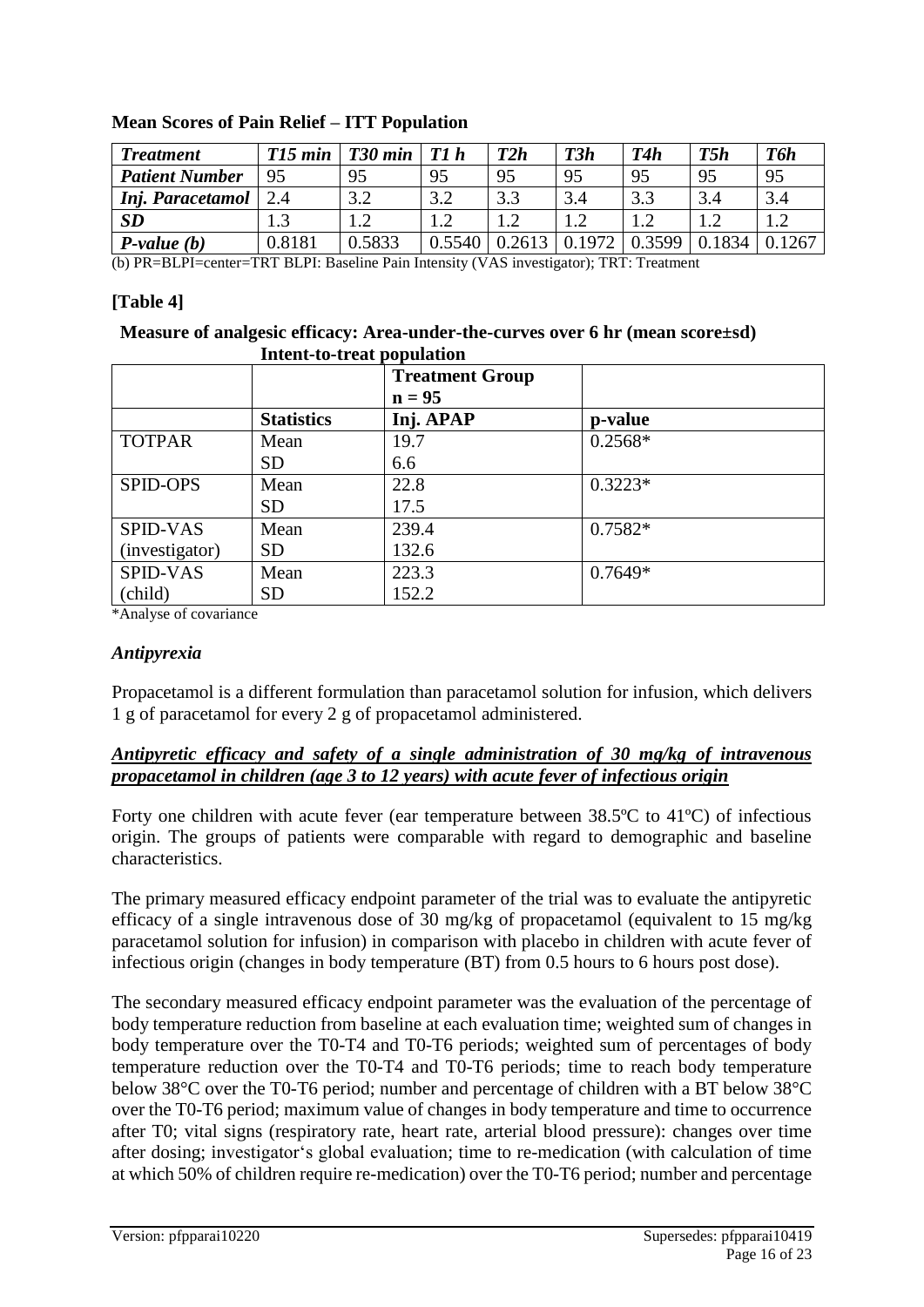of children requiring rescue medication over the T0-T6 period; safety: vital signs & adverse events.

An overview of the results are shown in Tables 5 and 6.

| <b>Treatment</b>                                                                                                                                                                                                                                                   | T30 min | T1 hr  | T <sub>2</sub> hr | T <sub>3</sub> hr | T <sub>4</sub> hr | T5 hr  | T6 hr  |
|--------------------------------------------------------------------------------------------------------------------------------------------------------------------------------------------------------------------------------------------------------------------|---------|--------|-------------------|-------------------|-------------------|--------|--------|
| Propacetamol                                                                                                                                                                                                                                                       |         |        |                   |                   |                   |        |        |
| Mean                                                                                                                                                                                                                                                               | 0.4     | 1.0    | 1.4               | 1.6               | 1.6               | 1.4    | 1.2    |
| <b>SD</b>                                                                                                                                                                                                                                                          | 0.3     | 0.5    | 0.6               | 0.6               | 0.8               | 0.9    | 1.2    |
| n                                                                                                                                                                                                                                                                  | 20      | 20     | 19                | 19                | 19                | 18     | 18     |
| Placebo                                                                                                                                                                                                                                                            |         |        |                   |                   |                   |        |        |
| Mean                                                                                                                                                                                                                                                               | 0.1     | 0.1    | 0.1               | 0.0               | 0.0               | $-0.1$ | $-0.1$ |
| <b>SD</b>                                                                                                                                                                                                                                                          | 0.4     | 0.5    | 0.6               | 0.7               | 0.8               | 0.9    | 0.8    |
| n                                                                                                                                                                                                                                                                  | 21      | 21     | 20                | 18                | 14                | 11     | 10     |
| Treatment $p = value(b)$                                                                                                                                                                                                                                           | 0.0009  | 0.0001 | 0.0001            | 0.0001            | 0.0001            | 0.0001 | 0.0002 |
| Treatment*centre $p = value(c)$                                                                                                                                                                                                                                    | 0.8713  | 0.5719 | 0.4979            | 0.5606            | 0.3843            | 0.5141 | 0.9323 |
| (b) Response = BLbodytemp + centre + trt;<br>$\langle \cdot, \cdot \rangle$ in the set of the set of the set of the set of $\langle \cdot, \cdot \rangle$ and $\langle \cdot, \cdot \rangle$ and $\langle \cdot, \cdot \rangle$ and $\langle \cdot, \cdot \rangle$ |         |        |                   |                   |                   |        |        |

(c) Response = BLbodytemp + centre + trt + (trt\*centre) + (trt\*BLbodytemp)

### **[Table 6] Overview of secondary efficacy criteria**

|                                                                   | <b>Propacetamol</b><br>$(n=20)$ | <b>Placebo</b><br>$(n=21)$ | p-value |
|-------------------------------------------------------------------|---------------------------------|----------------------------|---------|
| Time to first remedication over 6hr (hr) (median)                 | Not.est                         | 5.0                        | 0.0046  |
| Number of patients receiving $\geq 1$ rescue med. n (%)           | $2(10\%)$                       | 11 (52.4%)                 | 0.004   |
| Time to reach $BT < 38^{\circ}C$ over 6hr (hr) (median)           | 2.0                             | Not.est.                   | 0.0001  |
| Number of patients reaching at least once $BT < 38^{\circ}C$ over | 18 (90%)                        | $5(23.8\%)$                | 0.001   |
| $6hr \nvert 0\%$                                                  |                                 |                            |         |
| Max BT-change from baseline over 6hr $(C)$                        | $2.0 \pm 0.7$                   | $0.6 \pm 0.6$              | 0.0001  |
| T-max BT-change over 6hr (hr) (median)                            | 3.0                             | 2.0                        | 0.0316  |
| Weighted sum of BT-changes over 6hr (°C.hr)                       | $7.9 \pm 3.8$                   | $-0.1\pm3.6$               | 0.0001  |
| Weighted sum of BT-changes over 4hr (°C.hr)                       | $5.2 \pm 2.0$                   | $0.2{\pm}2.2$              | 0.0001  |
| Weighted sum of % of BT-reduction over 6hr $(\%$ .hr)             | $390 \pm 170$                   | $-20 \pm 190$              | 0.0001  |
| Weighted sum of % of BT-reduction over $4hr$ (%.hr)               | $260+90$                        | $0 \pm 130$                | 0.0001  |
| BT reduction at T0.5 $(\%)$                                       | $20\pm 20$                      | $0+20$                     | 0.0007  |
| BT reduction at $T1$ (%)                                          | $50+20$                         | 0.0001                     | 0.0001  |
| BT reduction at $T2$ (%)                                          | $70 \pm 30$                     | $0+40$                     | 0.0001  |
| BT reduction at T3 $(\%)$                                         | $80+20$                         | $0+40$                     | 0.0001  |
| BT reduction at $T4$ (%)                                          | $80+40$                         | $0+40$                     | 0.0001  |
| BT reduction at $T5$ (%)                                          | 70±40                           | $10+50$                    | 0.0001  |
| BT reduction at T6 $(\%)$                                         | $60 \pm 60$                     | $-10\pm 40$                | 0.0003  |

All values are expressed as the mean  $\pm$  SD unless otherwise stated.

## **5.2 Pharmacokinetic properties**

## **Adults**

## *Absorption*

Paracetamol pharmacokinetics are linear after a single administration of up to 2 g and after repeated administration during 24 hours.

The bioavailability of paracetamol following infusion of 1 g of paracetamol solution for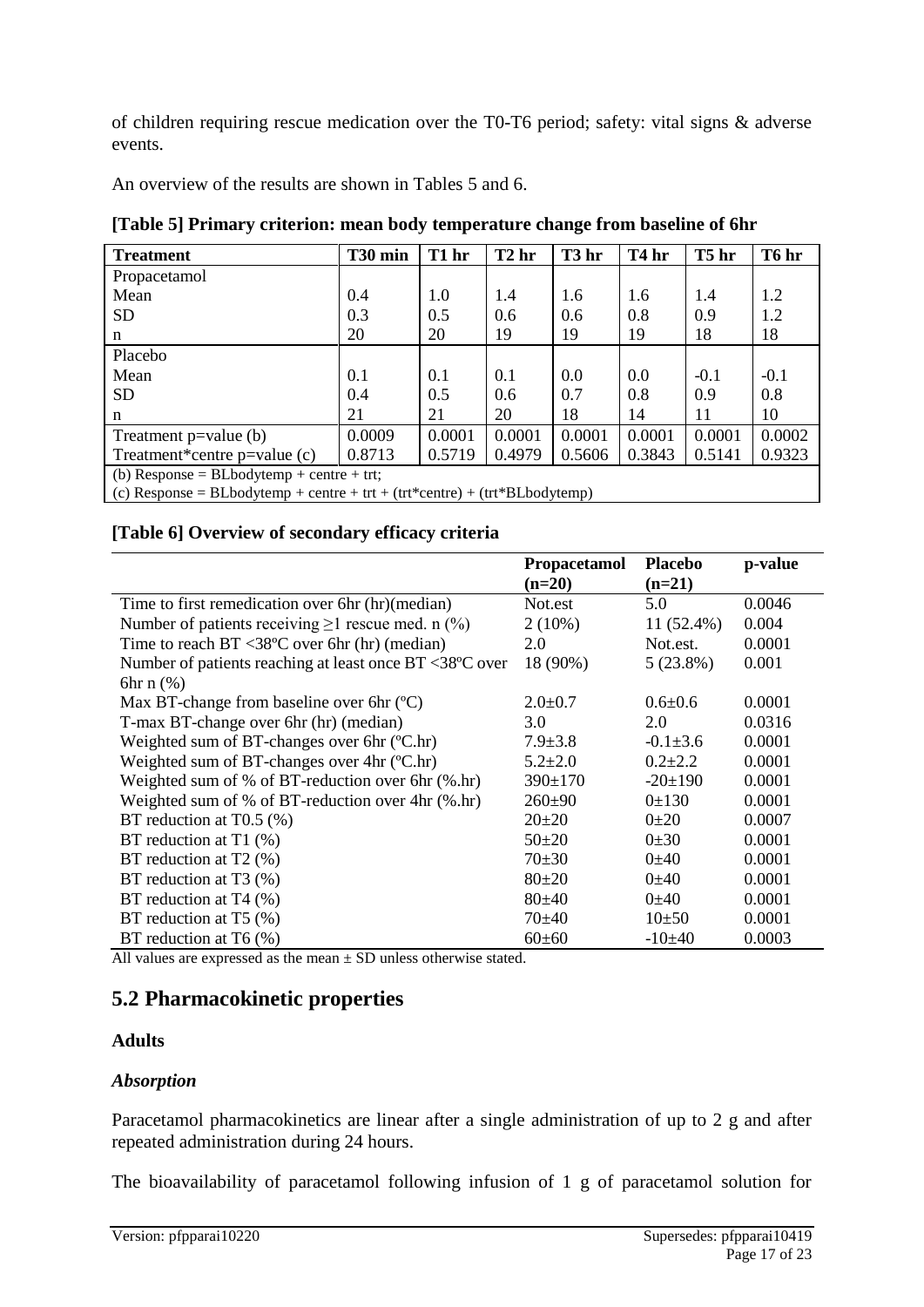infusion 10 mg/mL is similar to that observed following infusion of 2 g propacetamol (containing 1 g paracetamol). For both these products, peak plasma concentration is obtained as and from the end of infusion. The maximum plasma concentration  $(C_{\text{max}})$  of paracetamol observed following intravenous infusion of 1 g paracetamol solution for infusion10 mg/mL is about 30 µg/mL. About 15 minutes is required to obtain the maximal plasma concentration  $(T_{max})$ .

The bioavailability of paracetamol following infusion of 500 mg of paracetamol 10 mg/mL solution for infusion is similar to that observed following infusion of 1g propacetamol (containing 500 mg paracetamol). The maximum plasma concentration  $(C_{\text{max}})$  of paracetamol observed at the end of 15-minutes intravenous infusion of 500 mg of paracetamol10 mg/mL solution for infusion is about 15 µg/mL.

The pharmacokinetics of oral paracetamol (500 mg) and intravenous propacetamol (1 g) were compared in a randomised, double-blind, 2-period crossover study in 12 healthy male subjects. As expected, plasma concentrations of intravenous propacetamol were significantly higher and obtained earlier, compared to oral administration, however after the first hour and up to 24 hours the plasma concentrations remained similar (**Figure 1 and Table 7 below**).

### **[Figure 1]**



## **[Table 7]**

|                         |                         | Pharmacokinetic parameters of paracetamol (mean $\pm$ sd) |                          |
|-------------------------|-------------------------|-----------------------------------------------------------|--------------------------|
|                         | Propacetamol 1 g - i.v. | Paracetamol 500 mg - oral                                 | n value                  |
|                         | $(n = 12)$              | $(n = 12)$                                                |                          |
| Cmax $(\mu g/ml)$       | $12.72 \pm 3.51$        | $5.49 \pm 1.89$                                           | p < 0.0001               |
| Tmax (h)                | 0.25                    | $1.46 \pm 0.57$                                           | p < 0.0001               |
| t <sub>1</sub> /2 $(h)$ | $3.60 \pm 1.07$         | $3.17 \pm 0.41$                                           | ΝS                       |
| $AUC_{0-12h}$           | $24.07 \pm 3.77$        | $19.48 \pm 3.69$                                          | p < 0.0001               |
| $AUC_{0-\infty}$        | $25.5 \pm 4.27$         | $21.04 \pm 4.49$                                          | p < 0.0001               |
| Cl (I/h/kg)             | $0.28 \pm 0.04$         |                                                           | $\overline{\phantom{0}}$ |
| $Vd$ ( $I/kg$ )         | $1.29 \pm 0.37$         |                                                           | $\overline{\phantom{0}}$ |
|                         |                         | $82 \pm 9.4$                                              | -                        |

F: bioavailability of oral paracetamol (500 mg) versus intravenous propacetamol (1 g).

Cmax: plasma concentration at the end of infusion.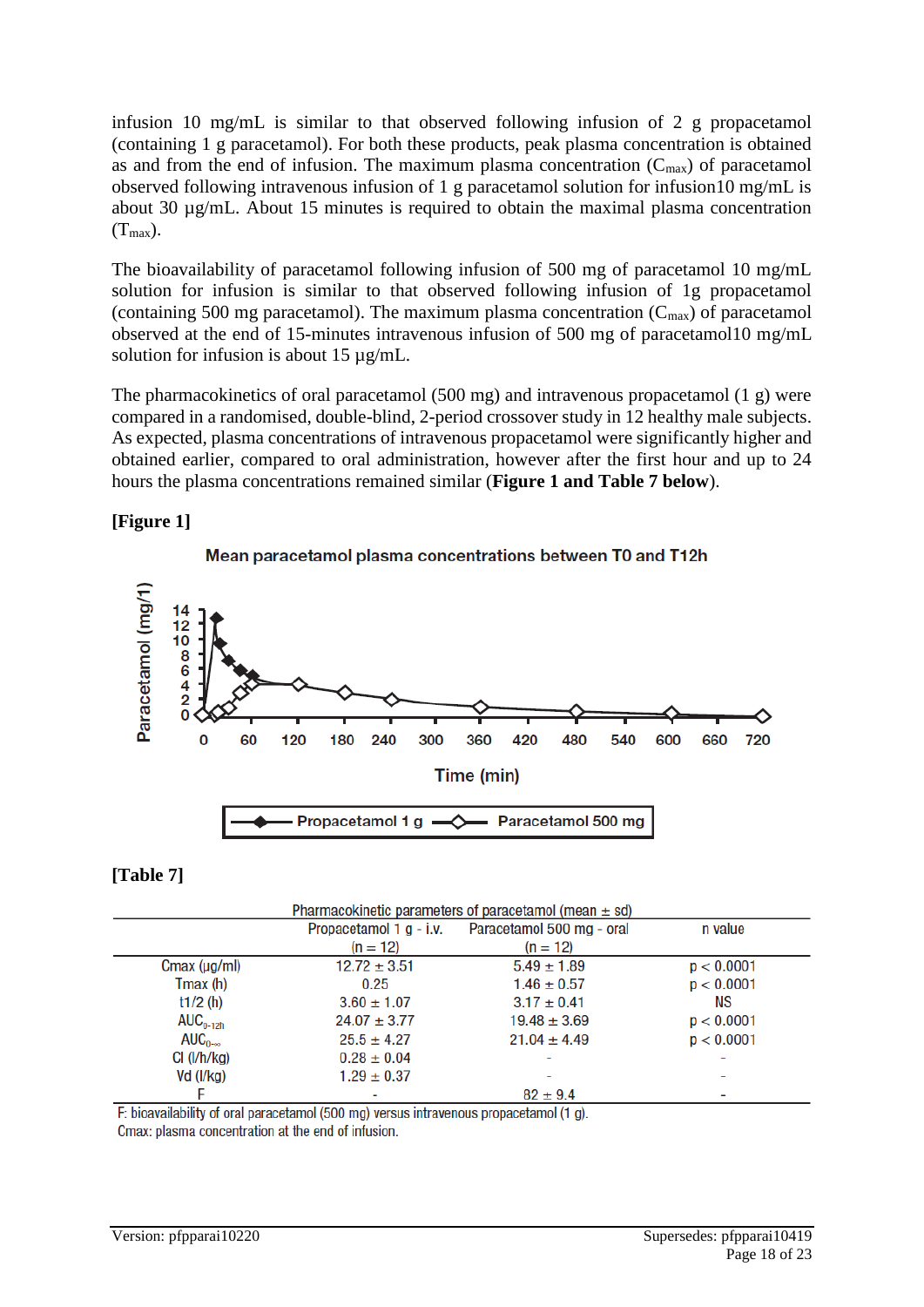## *Distribution*

The volume of distribution of paracetamol is approximately 1 L/kg.

Paracetamol is not extensively bound to plasma proteins.

Following infusion of 2 g propacetamol, (equivalent to 1 g of paracetamol) significant concentrations of paracetamol (about 1.5 µg/mL) were observed in the cerebrospinal fluid 20 minutes after infusion.

### *Metabolism*

Paracetamol is metabolised mainly in the liver following two major hepatic pathways: glucuronic acid conjugation and sulphuric acid conjugation. The latter route is rapidly saturable at doses that exceed the therapeutic doses. A small fraction (less than 4%) is metabolised by cytochrome P450 to a reactive intermediate (N-acetyl benzoquinone imine) which, under normal conditions of use, is rapidly detoxified by reduced glutathione and eliminated in the urine after conjugation with cysteine and mercapturic acid. However, during massive poisoning, the quantity of this toxic metabolite is increased.

At therapeutic doses, CYP3A4, the major isoform of P450 in human liver, contributes to the production of the cytotoxic metabolite. For very high, supratherapeutic plasma concentrations (1500 mg/L) of paracetamol, the 2E1 and 1A2 isoforms may also be involved.

### *Excretion*

The metabolites of paracetamol are mainly excreted in the urine. 90% of the dose administered is excreted in 24 hours, mainly as glucuronide (60-80%) and sulphate (20-30%) conjugates. Less than 5% is eliminated unchanged. Plasma half-life is 2.7 hours and total body clearance is 18 L/h.

### *Special Populations*

### *Neonates and Infants <6 months of age*

Clinical Trials examining the pharmacokinetics of paracetamol solution for infusion in neonates and infants <6 months of age are limited. The safety and efficacy of paracetamol solution for infusion in premature neonates has not been established. In a trial of 12 children between 1 and 232 days of age, which included 5 children less than 10 days of age the pharmacokinetic results for paracetamol solution for infusion were as follows: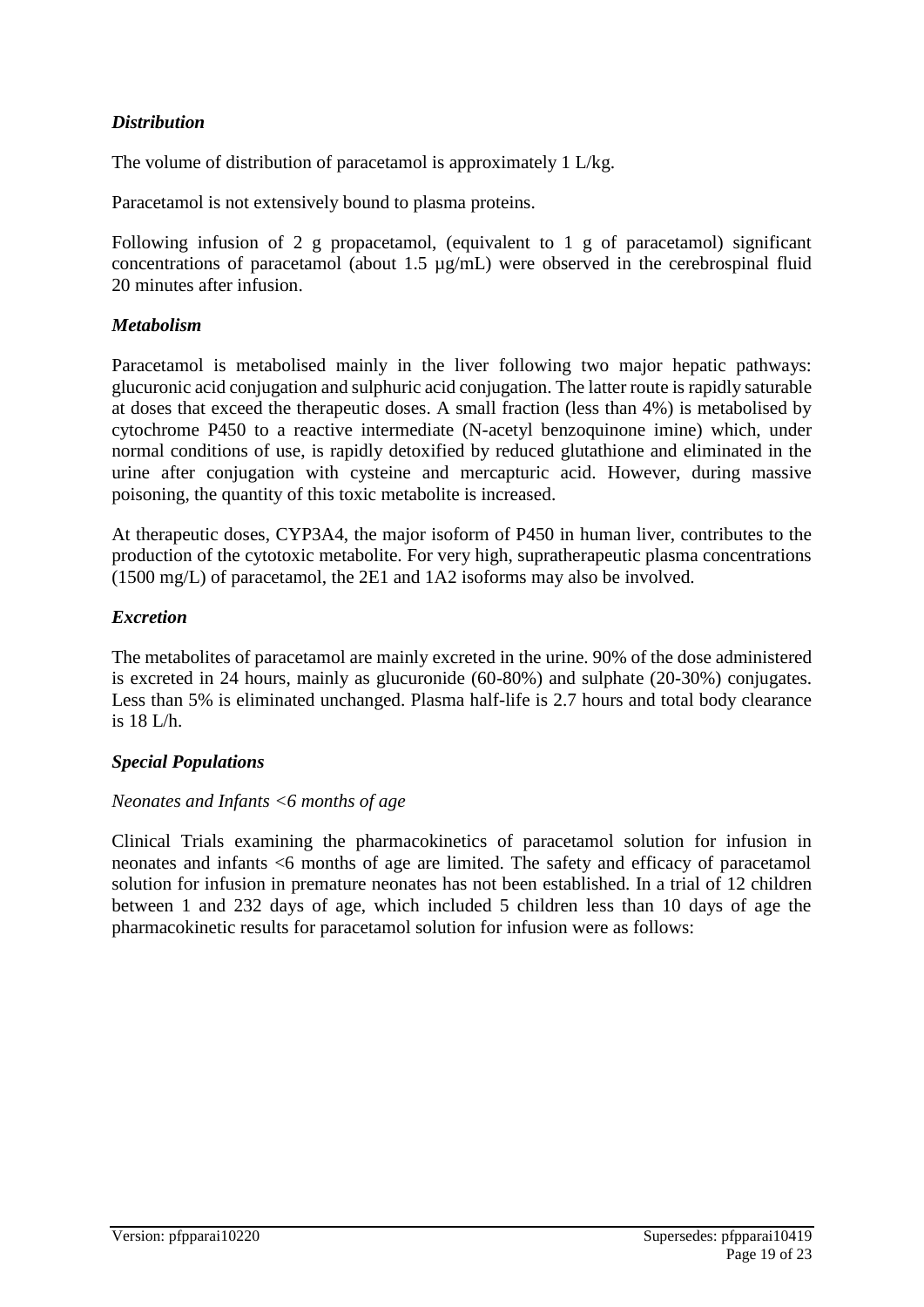### **[Figure 2]**



Paracetamol concentrations (means ± SD) Figure after a 15-min propacetamol infusion.<br>  $\dot{r}$  b < 0.05, \*\* p < 0.01, differences between groups.

**[Table 8] Pharmacokinetic parameters of all children and of children aged less than and over 10 days**

|                                                                                                                      | <b>Total</b> | $<$ 10 days                                                                               | $>10$ days   | p      |
|----------------------------------------------------------------------------------------------------------------------|--------------|-------------------------------------------------------------------------------------------|--------------|--------|
| $T_{1/2}$ , h                                                                                                        | 2.7(1.0)     | 3.5(0.5)                                                                                  | 2.1(0.9)     | < 0.05 |
| AUC, $\mu$ G/L/h                                                                                                     | 41.3(25.9)   | 64.0(23.7)                                                                                | 25.0(10.9)   | < 0.01 |
| CL, L/kg/h                                                                                                           | 0.275(0.2)   | 0.149(0.067)                                                                              | 0.365(0.219) | < 0.05 |
| V, L/kg                                                                                                              | 0.8(0.2)     | 0.7(0.2)                                                                                  | 0.9(0.1)     | NS     |
| Results are expressed as means, with SD in parentheses. $T\frac{1}{2}$ = Elimination half-life; AUC = area under the |              |                                                                                           |              |        |
|                                                                                                                      |              | curve; $CL = total$ body clearance of drug from the plasma; $V = volume$ of distribution. |              |        |

The infants in the study were aged between 1 and 232 days; mean  $88 \pm 95$  days. In the neonates aged less than 10 days, the gestational age was  $37.4 \pm 3.9$  weeks (32 to 41.3 weeks). The weight of the neonates at the time of the study was  $2.578 \pm 0.959$  kg (1 to 3.8); birth weight was 2.578  $\pm$  1.022 kg (1 to 3.920 kg). The mean administered dose was  $15.3 \pm 2$  mg/kg (13.40 to 20 mg/kg).

In neonates, the plasma half-life is longer than in infants i.e. around 3.5 hours. Neonates and, infants excrete significantly less glucuronide and more sulphate conjugates than adults. The potential effect of immaturity in metabolic and elimination pathways of paracetamol should be considered when administering paracetamol to neonates and children <6 months of age.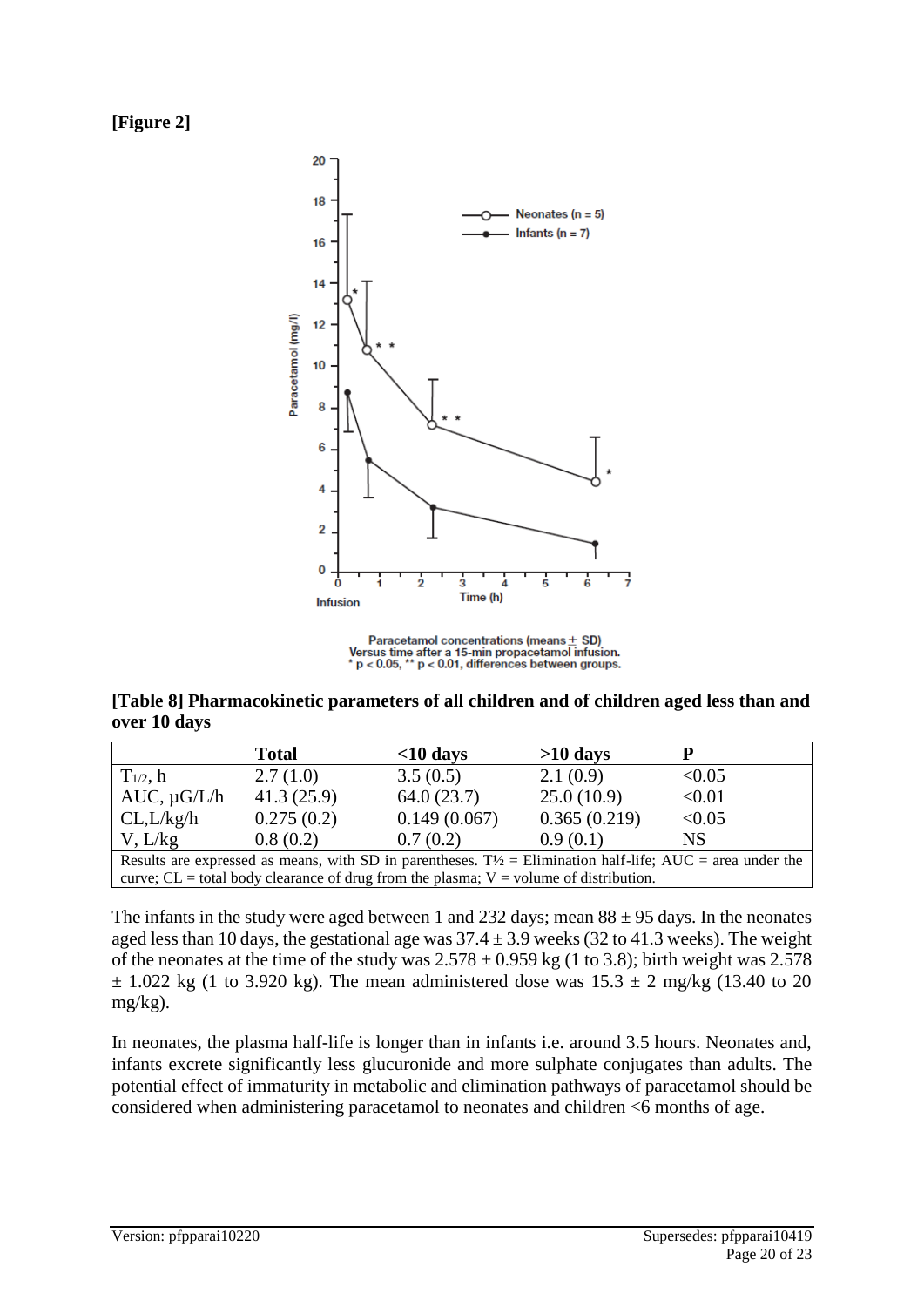### *Infants and Children (>6 months of age)*

The pharmacokinetic parameters of paracetamol observed in infants and children are similar to those observed in adults, except for the plasma half-life that is slightly shorter (1.5 to 2 h) than in adults.

### *Elderly (>65 years)*

There was a significant increase in AUC and reduction in clearance of paracetamol and its metabolites in elderly subjects. However, these statistically significant differences could be considered as not clinically relevant during short-term infusions. Hence, no dose adjustment is required in this population.

### *Renal Impairment*

Paracetamol should be administered with caution to patients with renal impairment. In cases of severe renal impairment (creatinine clearance  $\leq 30$  mL/min), the elimination of paracetamol is slightly delayed, the elimination half-life ranging from 2 to 5.3 hours. For the glucuronide and sulphate conjugates, the elimination rate is 3 times slower in subjects with severe renal impairment than in healthy subjects. It is recommended that there be an interval of at least 6 hours between administrations in patients with severe renal impairment (creatinine clearance  $\leq$ 30 mL/min) (see section 4.2 Dose and method of administration).

### *Hepatic Impairment*

Paracetamol should be administered with caution to patients with hepatic impairment (see sections 4.3 Contraindications and 4.4 Special warnings and precautions for use). Hepatic impairment may decrease the clearance of paracetamol or increase the probability of hepatic toxicity.

## **5.3 Preclinical safety data**

## **Genotoxicity**

Paracetamol was not mutagenic in the bacterial mutagenicity assay, but it was clastogenic in mammalian cell assay systems *in vitro* (mouse TK, human lymphocyte) and in a mouse micronucleus assay *in vivo*. The clastogenic effect was dose-dependent, and the mechanism appears to involve inhibition of replicative DNA synthesis and ribonucleotide reductase at above threshold doses. The clinical significance of clastogenic findings is equivocal as positive findings *in vivo* only occurred at exposures (approximately 8 times the maximum anticipated clinical exposure, based on  $C_{\text{max}}$ ) greater than that for hepatotoxicity, and at doses that were associated with significant cytotoxicity.

## **Carcinogenicity**

No evidence of carcinogenic potential was observed for paracetamol in long-term oral studies in mice (up to  $3000 \text{ mg/m}^2/\text{day}$ , similar to human exposure) and male rats (up to  $1800$ mg/m<sup>2</sup> /day, 0.7 times human exposure). Equivocal evidence of carcinogenic potential (mononuclear cell leukaemia) was observed only in female rats at  $1900 \,\text{mg/m}^2/\text{day}$ , or 0.7 times the maximum anticipated clinical exposure on a mg/m<sup>2</sup> basis.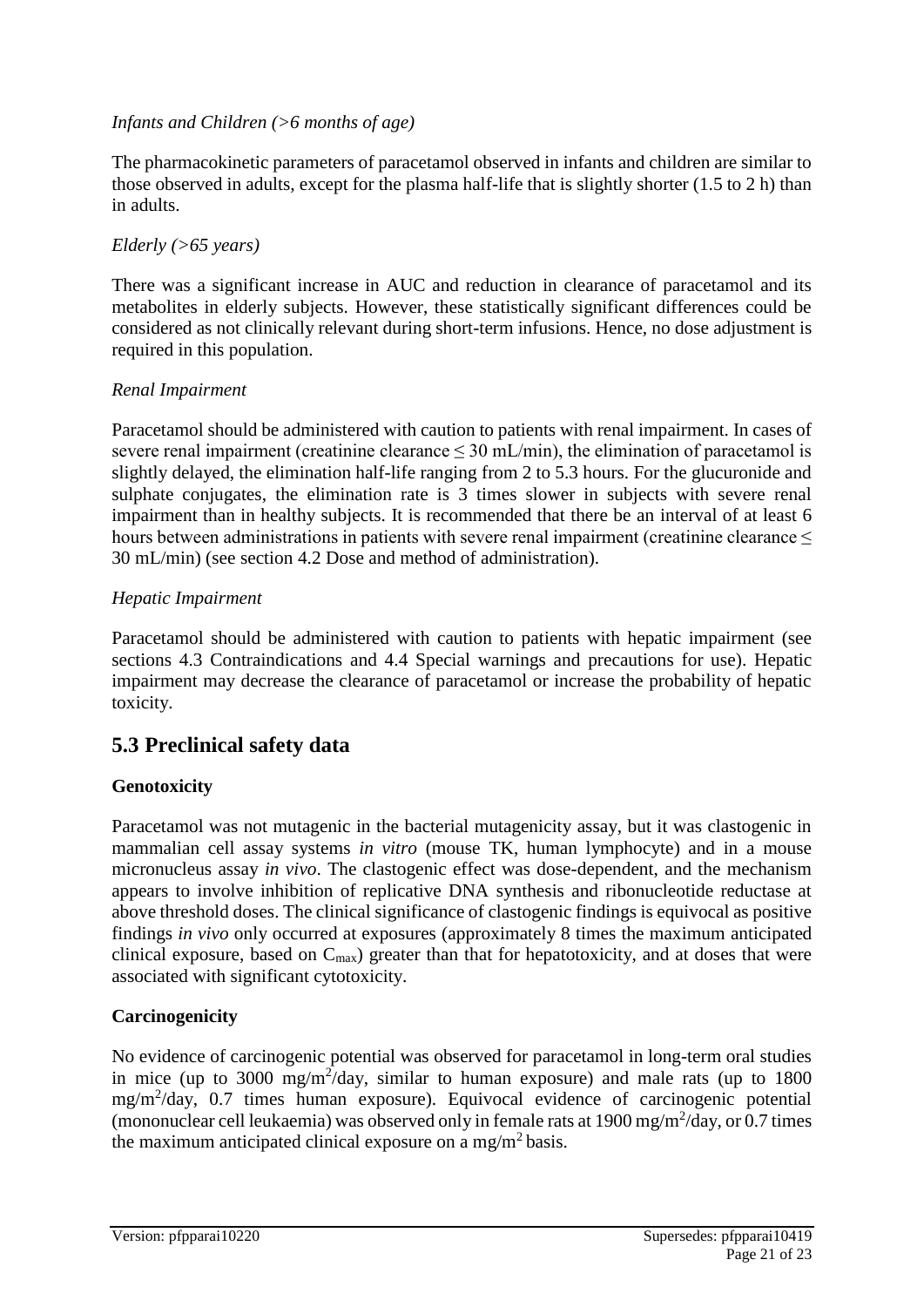## **6. PHARMACEUTICAL PARTICULARS**

## **6.1 List of excipients**

Glucose, Acetic acid, Sodium acetate trihydrate, Sodium citrate, Sodium hydroxide, Hydrochloric acid, Water for injections.

## **6.2 Incompatibilities**

Incompatibilities were either not assessed or not identified as part of the registration of this medicine.

## **6.3 Shelf life**

In Australia, information on the shelf life can be found on the public summary of the Australian Register of Therapeutic Goods (ARTG). The expiry date can be found on the packaging.

## **6.4 Special precautions for storage**

Store below 25°C. Do not refrigerate. Protect from light.

If diluted in 0.9% Sodium Chloride or 5% Glucose, the solution should be used immediately. However, if the solution is not used immediately, do not store for more than one hour (infusion time included).

## **6.5 Nature and contents of container**

PARACETAMOL IV PFIZER is available in 50 mL and 100 mL (10 mg/mL) hermetically sealed PVC bags, contained within a metallised triple layer, double lamina outer packaging. They are available, in pack sizes of 12s.

## **6.6 Special precautions for disposal**

In Australia, any unused medicine or waste material should be disposed of by taking to your local pharmacy.

## **6.7 Physicochemical properties**

## **Chemical Structure**

N H HO  $H_3C$ O